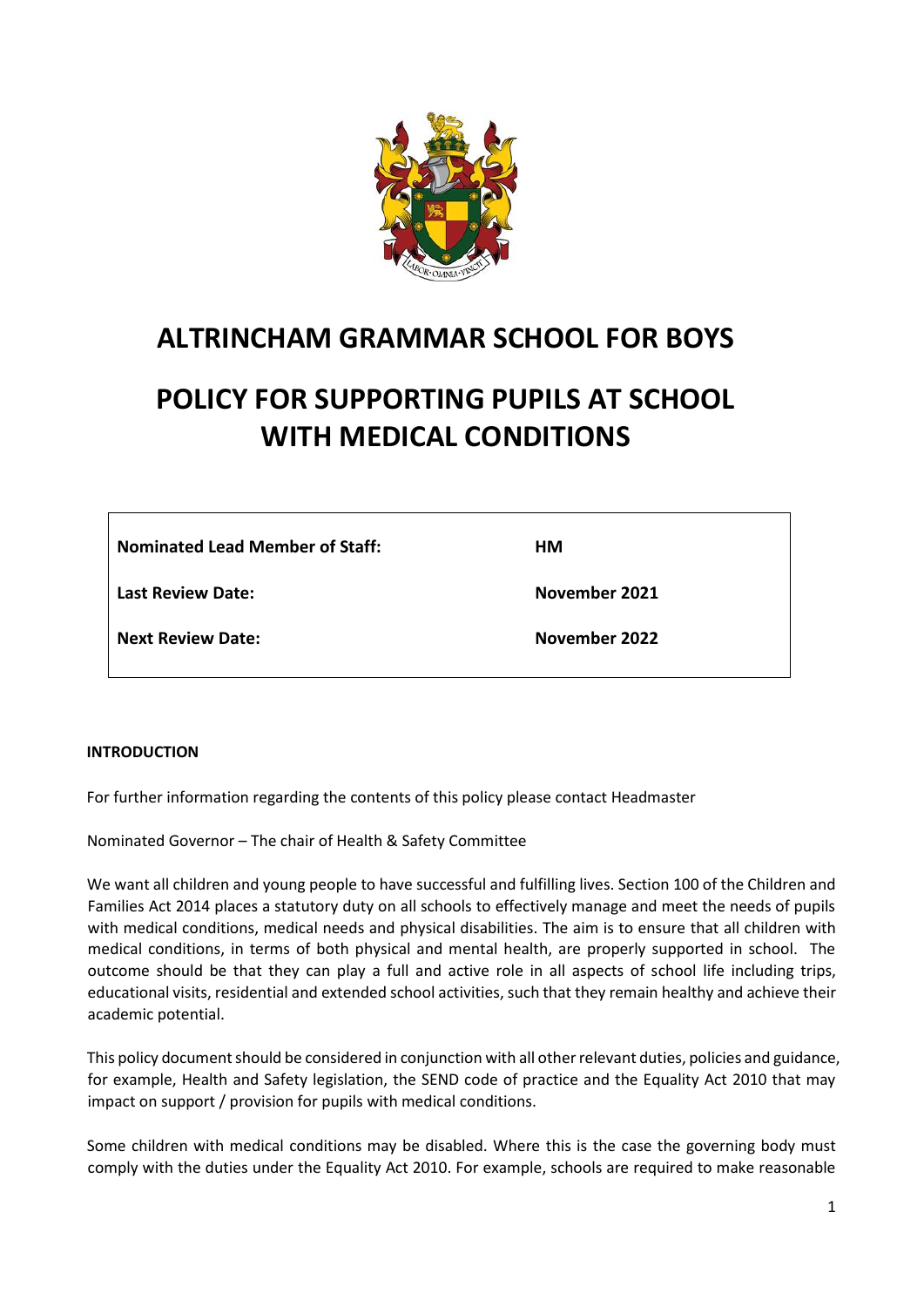adjustments to minimise or remove barriers to access and participation and ensure that individuals are not subject to less favourable treatment because of their disability. Some children may also have special educational needs (SEND) and may have a statement or Education, Health and Care Plan (EHC Plan) which brings together health and social care needs as well as their special educational provision. For children with SEND this policy should be read in conjunction with the school SEND policy 2021.

Supporting a child with a medical condition during school hours is not the sole responsibility of one person and the school's ability to provide effective support will depend on co-operative working with other agencies including healthcare professionals, the local authority, parents/carers, the child and, where appropriate, social care or other outreach professionals. This type of partnership working aims to ensure that the needs of pupils with medical conditions are met effectively.

Medical conditions can sometimes result in short term, frequent or long-term absence from school, which can impact on educational attainment. Schools are required to recognise and consider the potential social and emotional implications associated with a medical condition, as well as the educational impact, when planning to meet the pupil's needs.

### **PURPOSE OF DOCUMENT**

The purpose of this policy is to put in place effective management systems, arrangements and practices to support children and young people with medical conditions to attend school.

This policy also aims to give confidence to parents/carers that school will provide effective support for their child's medical condition and support their child to feel safe.

This policy clarifies the range of medical needs that may result in a child requiring support, namely:

- children with long term and/or complex medical conditions who require support to manage their medical needs on a day to day basis to keep them healthy;
- children requiring monitoring and/or intervention in emergency circumstances;
- children whose health needs may change over time in ways that cannot always be predicted.

All staff in schools and academies have a duty to maintain professional standards of care and to ensure that children and young people are safe. It is considered to be good practice that schools and academies will consider and review cases individually and actively support pupils with medical conditions, including administering medicines or medical interventions in order to meet the all-round needs of the child. However, there is no legal duty requiring individual staff to administer medication, carry out medical interventions or to supervise a child when taking medicines. Any member of staff may be asked to administer medicines or medical interventions but they cannot be required to do so. This is a voluntary role.

This policy aims to ensure that appropriate support is put in place to limit the impact on educational attainment in the event of a short or long term absence from school. Refer to school procedures on managing attendance.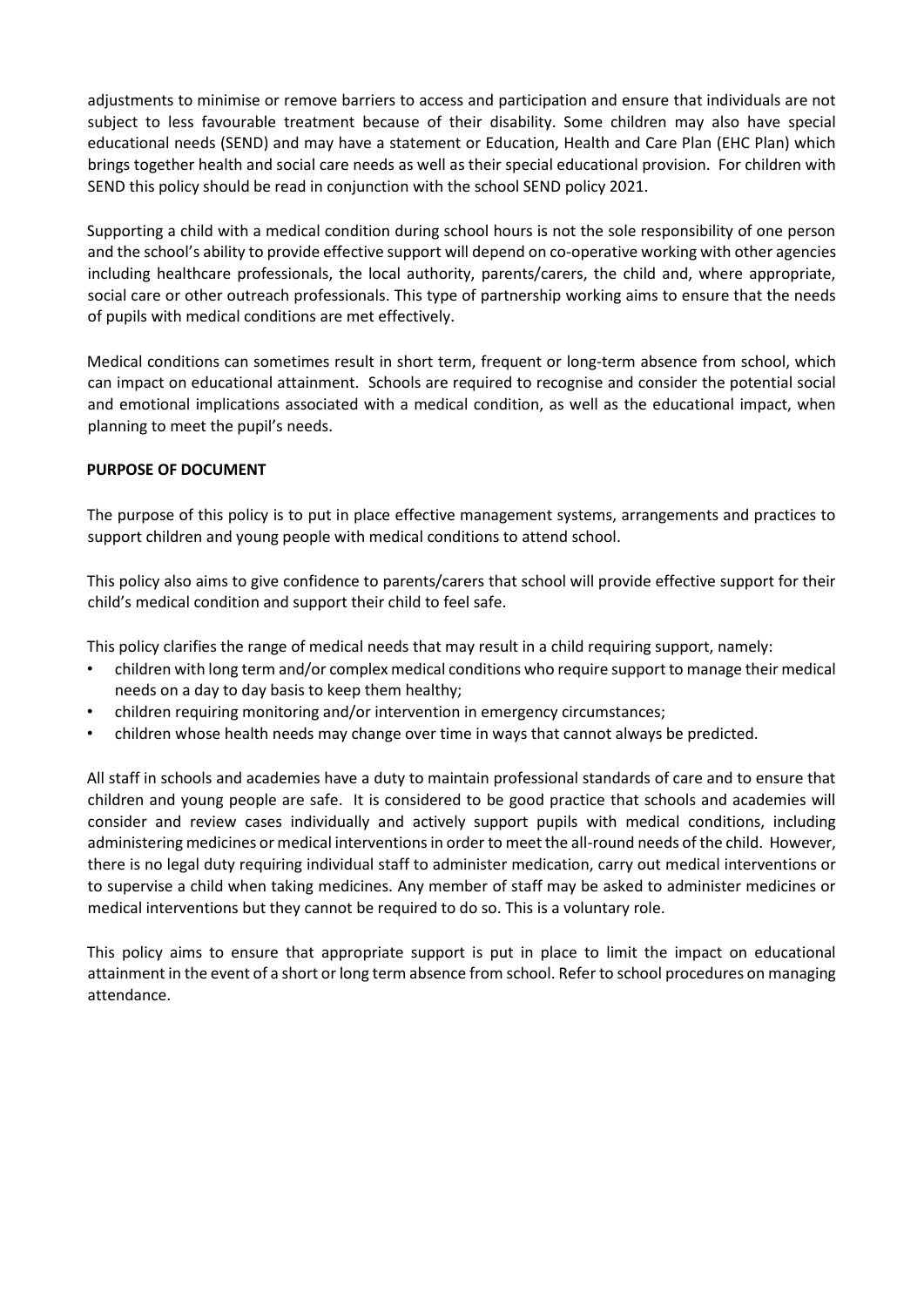### **1. ROLES AND RESPONSIBILITIES**

### **1.1 The Governing Body**

The governing body is responsible for:

- ensuring the Headmaster develops and effectively implements policy with partners and school staff, including regular policy review;
- ensuring the Headmaster makes all staff aware of this policy on supporting pupils with medical conditions and all staff understand their role in its implementation;
- designating a named individual who is responsible for effective implementation of this policy Mr G A Wright;
- ensuring this policy clearly identifies how the roles and responsibilities of staff who are involved in the arrangements to support pupils at school with medical conditions are made clear to both staff, parents/carers and the child;
- ensuring that all relevant staff are aware of an individual child's medical condition and needs;
- ensuring that sufficient numbers of staff receive appropriate training to fulfil the roles and responsibilities of supporting children with medical conditions i.e. are able to deliver against all Individual Healthcare Plans (IHCPs) and implement policy, including in contingency and emergency situations;
- ensuring that a system is in place which identifies procedures to be followed on receipt of notification of a pupil's medical needs; procedures should cover any transitional arrangements or when pupil needs change (see Appendix 1);
- ensuring that cover arrangements are always available in the event of staff absence or staffing changes including briefing for volunteers, supply teachers and appropriate induction for new members of staff;
- ensuring that individual healthcare plans (IHCPs) are in place, where appropriate, and developed in consultation with parents/carers, healthcare professionals, relevant staff and (if appropriate) the child or young person;
- ensuring that individual healthcare plans (IHCPs) are monitored and are subject to review, at least annually, or sooner if needs change;
- ensuring that risk assessments relating to the school environment are in place, as appropriate, including consideration for actions to take in the event of emergency situations;
- ensuring that risk assessments relating to off-site visits, residential trips and extended school opportunities offered outside the normal timetable are in place, as appropriate, including consideration for actions to take in the event of emergency situations;
- ensuring that appropriate insurance is in place to support staff to undertake this role;
- ensuring that a complaints procedure is in place and is accessible.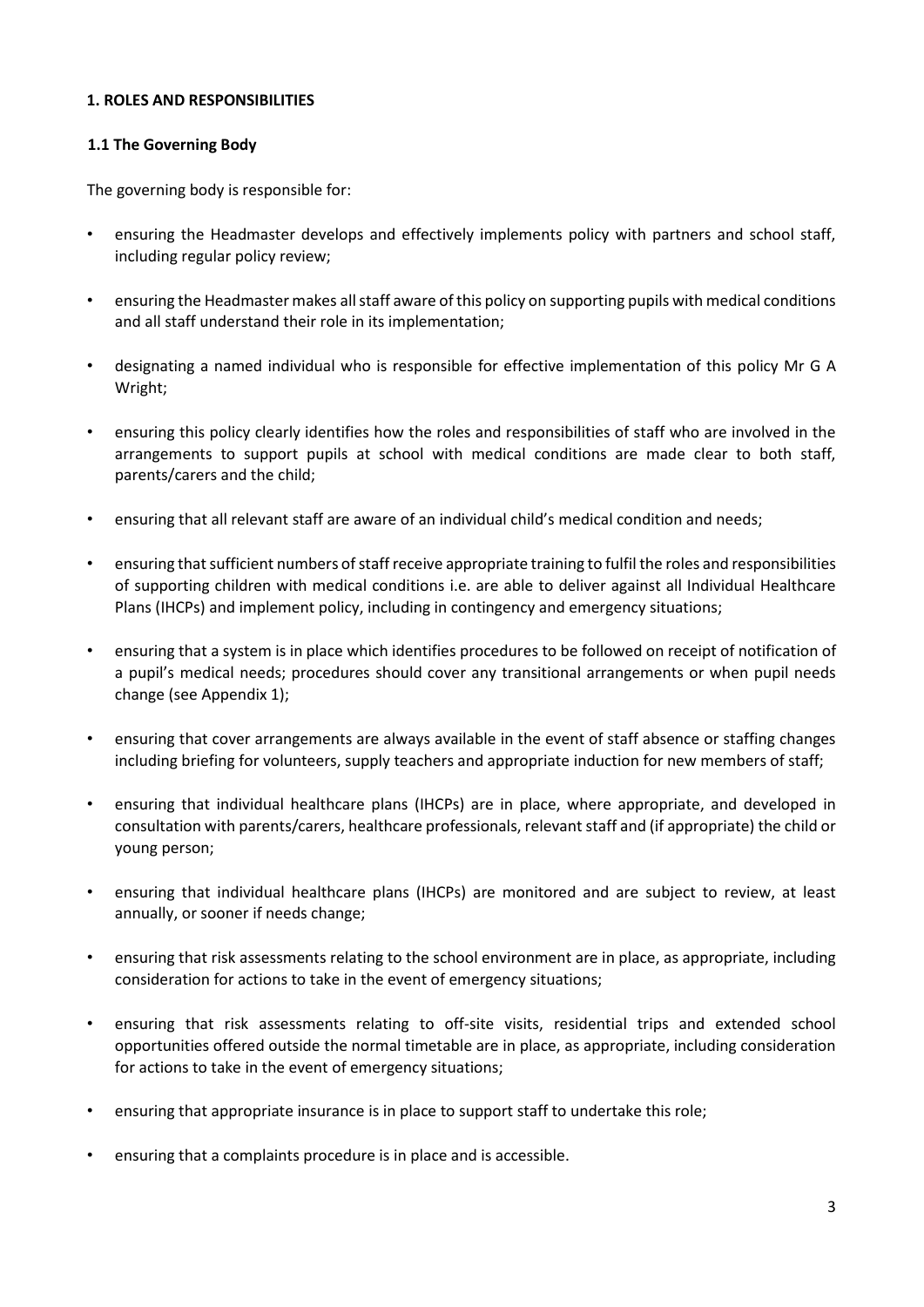### **1.2 The Headmaster**

The Headmaster is responsible for:

- ensuring that the notification procedure is followed when information about a child's medical needs are received (Appendix 1);
- request that parents/carers provide full and up to date information about their child's medical needs by completion of 'Parent/Carer Information about a Child's Medical Condition' form (Form A – Electronic submission)
- deciding, on receipt of a ''Parent/Carer Request and Agreement my Child or School to Administer Medicines / Medical Interventions' form (Form B Electronic submission), on case by case basis, whether any medication or medical intervention will be administered, following consultation with staff;
- ensuring that procedures are understood and implemented by all staff, volunteers and pupils.

### **1.3 Staff**

Any member of staff may be asked to provide support for a child with a medical condition, including the administration of medicine(s) and medical intervention(s), although they cannot be required to do so; this is a voluntary role and it should not be assumed that this responsibility would fall to an existing first aider.

School staff will receive sufficient and suitable training and achieve competency before they take on responsibility for supporting children with medical conditions. (Engage with the health care professional who oversees the pupil's medical condition e.g. Diabetic nurse, Consultant.)

Where children have an Individual Healthcare Plan (IHCP) the roles and responsibilities of staff will be clearly recorded and agreed.

### **1.4 Parents/carers Responsibilities**

Parents/carers are required to:

- provide the school with sufficient and **up-to-date** information about their child's medical needs and to update it at the start of each school year or, if needs change, by completion of 'Parent/Carer Information about a Child's Medical Condition' form (Form A);
- complete, if appropriate, a ''Parent/Carer Request and Agreement my Child or School to Administer Medicines / Medical Interventions' form (Form B) to gain consent for medicines / medical interventions to be administered at school or by the child;
- provide up to date contact information so that parents/carers or other nominated adults are contactable at all times;
- carry out any action they have agreed to as part of the implementation of an Individual Healthcare Plan (IHCP);
- provide any medication in its original packaging, with the pharmacy label stating the following: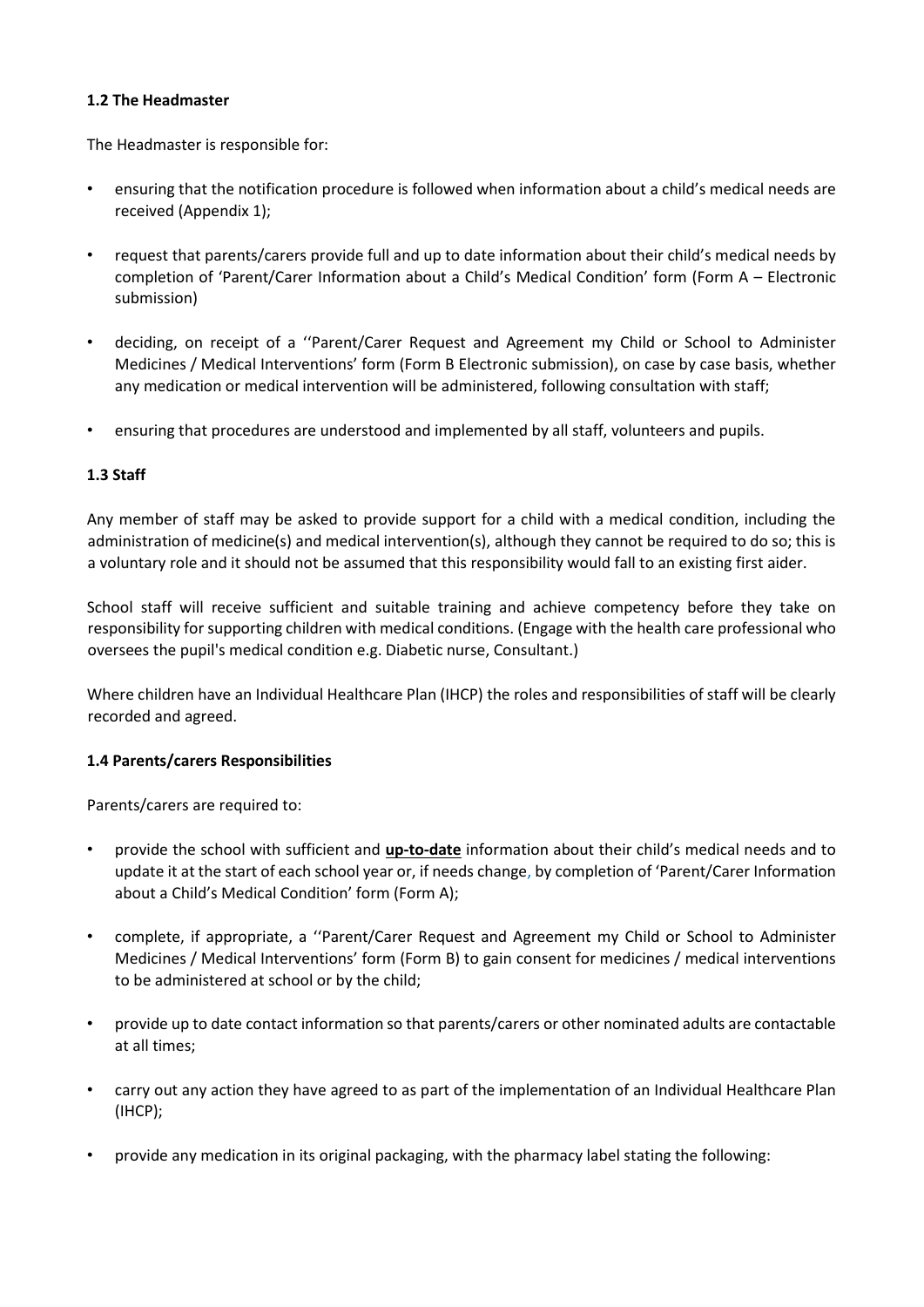- a) the child's name
- b) the child's date of birth
- c) name of medicine
- d) frequency / time medication administered
- e) dosage and method of administration
- f) special storage arrangements
- ensure that medicines or resources associated with delivery of a medical intervention have not passed the expiry date;
- collect and dispose of any medicines held in school as outlined by school and as agreed;
- provide any equipment required to carry out a medical intervention e.g. catheter tubes;
- collect and dispose of any equipment used to carry out a medical intervention e.g. sharps box.

### **2 PUPIL INFORMATION**

Parents/carers are required to give the following information about their child's medical condition and to update it at the start of each school year or sooner, if needs change, by completion of 'Parent/Carer Information about a Child's Medical Condition' form (see Form A) and where necessary a ''Parent/Carer Request and Agreement my Child or School to Administer Medicines / Medical Interventions' form (Form B);

- a) Details of pupil's medical conditions and associated support needed at school
- b) Medicine(s), including any side effects
- c) Medical intervention(s)
- d) Name of Hospital and Community Consultants / Other Healthcare Professionals
- e) Special requirements e.g. dietary needs
- f) Who to contact in an emergency
- g) Any other information

### **3 MANAGING MEDICINES / MEDICAL INTERVENTIONS ON SCHOOL PREMISES**

### **3.1 Administration of Medicines / Medical Interventions**

Medicine / medical interventions will only be administered at school when it would be detrimental to pupil's health or attendance not to do so.

It is expected that parents/carers will normally administer medication / medical interventions to their children during their time at home, where at all possible.

No medication / medical intervention will be administered without prior written permission from the parents/carers. ''Parent/Carer Request and Agreement my Child or School to Administer Medicines/ Medical Interventions' form (Form B);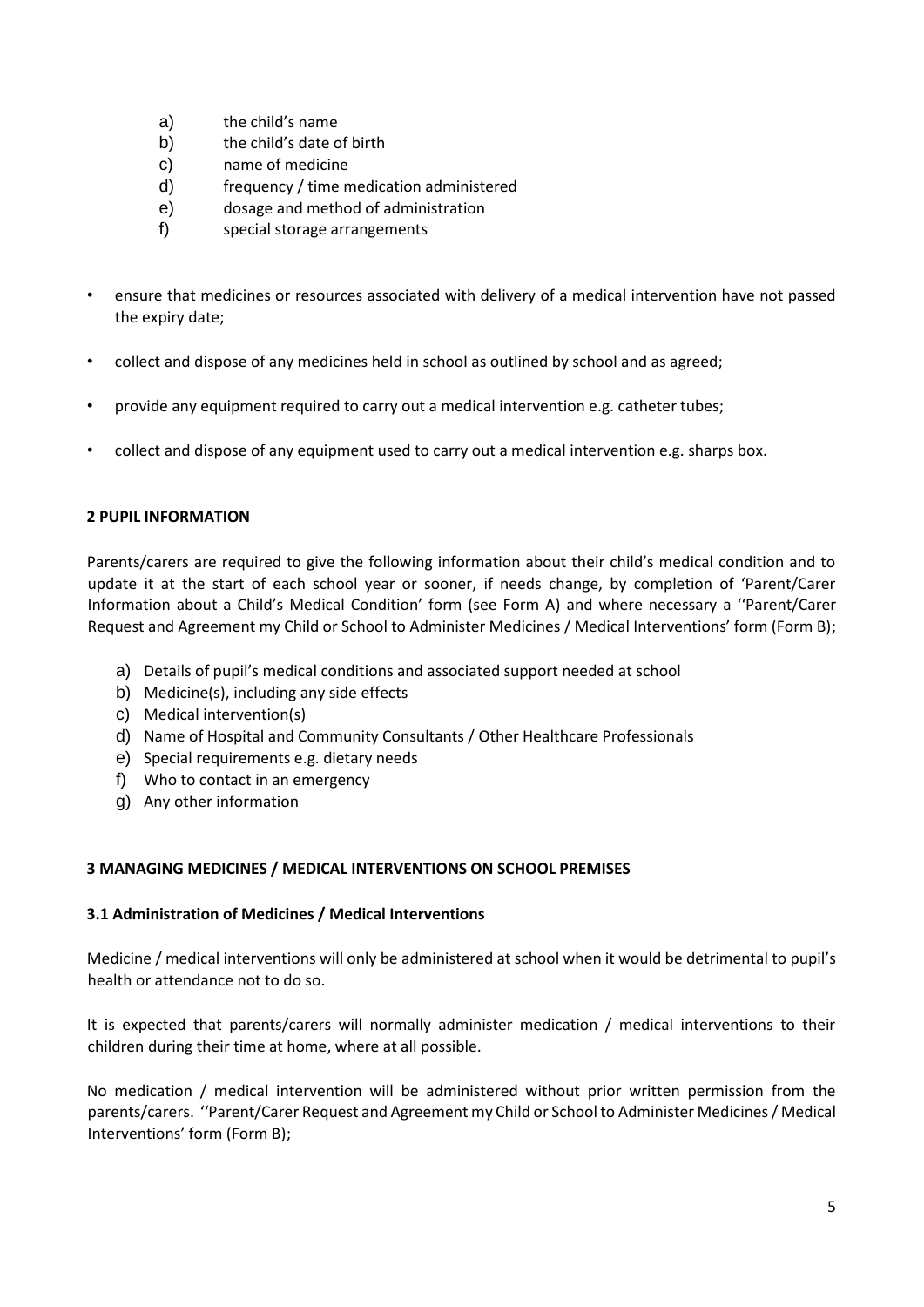The Headmaster will decide whether and by whom any medication or medical intervention will be administered in school, following receipt of the above form and after consultation with staff.

No changes to administration method or dosage of medication or changes in procedures relating to medical interventions will carried out without written authority from parents/carers and recorded amendment to the a ''Parent/Carer Request and Agreement my Child or School to Administer Medicines / Medical Interventions' form (Form B)

The Headmaster will decide whether a child is able to carry and self-administer any medication or selfadminister any medical intervention, following consultation with staff as appropriate a ''Parent/Carer Request and Agreement my Child or School to Administer Medicines / Medical Interventions' form (Form B);

All medicines / medical interventions will normally be administered during school breaks and/or lunchtime.

If, for medical reasons, medicine has to be taken at other times during the day or a medical intervention delivered at a different time, arrangements will be made for the medicine / medical intervention to be administered at other prescribed times.

Pupils will be told where their medication / medical intervention equipment and resources are kept and who will administer them.

Any member of staff, on each occasion, giving medicine / medical intervention to a pupil should check:

- a) Name of pupil
- b) Written instructions provided by the parents/carers or healthcare professional or as agreed in an Individual Healthcare Plan (IHCP)
- c) Prescribed dose, if appropriate
- d) Expiry date, if appropriate

Any member of staff, on each occasion, will make a written record of medication / medical interventions administered on the 'Record of Administration of Medicines / Medical Intervention to an Individual Child' (Form C)

No child under 16 will be given medicine containing **aspirin** unless prescribed by a doctor.

#### **3.2 Child's Role in Managing their own Medical Needs**

After discussion with parents/carers, children who are competent will be encouraged to take responsibility for managing their own medicines and medical interventions.

Written permission from the parents/carers will be required for pupils to self-administer medicine(s)/medical intervention(s). The School's ''Parent/Carer Request and Agreement my Child or School to Administer Medicines/Medical Interventions' form (Form B); must be completed by parents/carers.

Written permission from the parents/carers will be required for pupils to carry medicine(s) or resources associated with a medical intervention(s). The school's ''Parent/Carer Request and Agreement my Child or School to Administer Medicines / Medical Interventions' form (Form B); must be completed by parents/carers.

Children who can take medicines or manage medical interventions independently may still require a level of adult support e.g. in the event of an emergency. In this situation agreed procedures will be documented in an IHCP.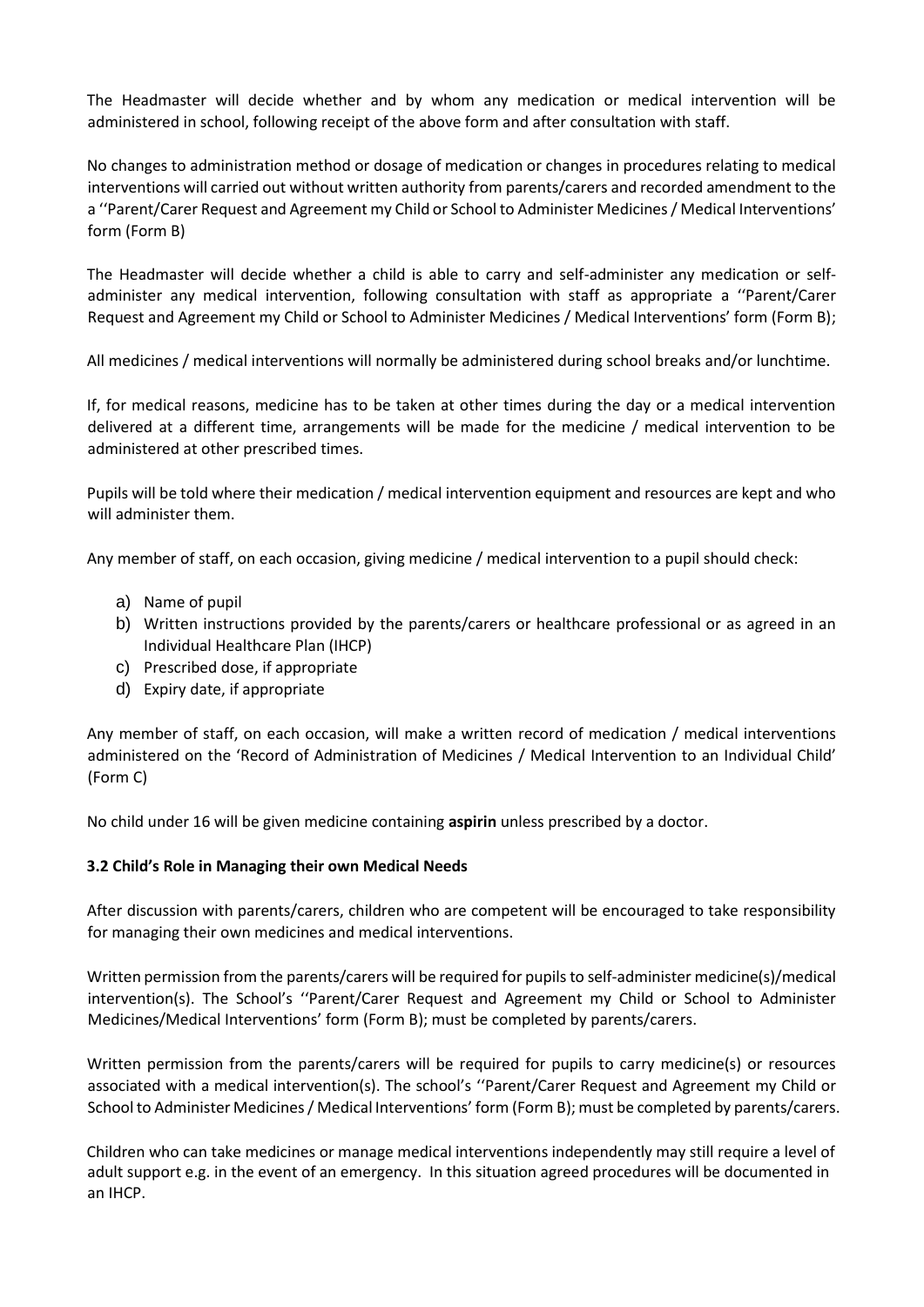### **3.3 Refusing Medication / Medical Intervention**

If a child refuses to take their medication / medical intervention, staff will not force them to do so. Refusal to take medication will be recorded and dated on the child's appropriate record (Form B or Form C). Reasons for refusal to take medications / medical intervention must also be recorded as well as the action then taken by the member of staff.

Parents/carers will be informed as soon as possible. Where the child is potentially placing themselves at risk by refusal, parents/carers will be informed immediately.

### **3.4 Storage of Medicines / Medical Intervention Equipment and Resources**

All children will know where their medicines / medical intervention equipment/resources are at all times and will be readily available as required.

### **3.4a Controlled drugs**

A child who is prescribed a controlled drug may legally have it in their possession if they are competent to do so but passing it to another child for use is an offence.

Where controlled drugs are not an individual child's responsibility, they will be kept in a non-portable locked cabinet in a secure environment (e.g. Head Masters safe or appropriate other). **Only named staff will have access**.

Controlled drugs will be easily accessible in an emergency as agreed with parents/carers or described in the child's IHCP.

Where controlled drugs are not an individual child's responsibility, records will be kept of any doses used and the amount kept on the premises.

#### **3.4b Non-controlled drugs and medical resources**

All medicines and medical equipment / resources will be stored safely as agreed with parents/carers or described in the child's IHCP.

#### **3.5 Records**

School will keep a record of all medicines / medical interventions administered to individual children on each occasion, including the following:

- a) Name of pupil
- b) Date and time of administration
- c) Who supervised the administration
- d) Name of medication
- e) Dosage
- f) A note of any side effects / reactions observed
- g) If authority to change protocol has been received and agreed.

Record of Administration to an Individual Child (Form C) and Record of Medicine Administered to All Children (Form D).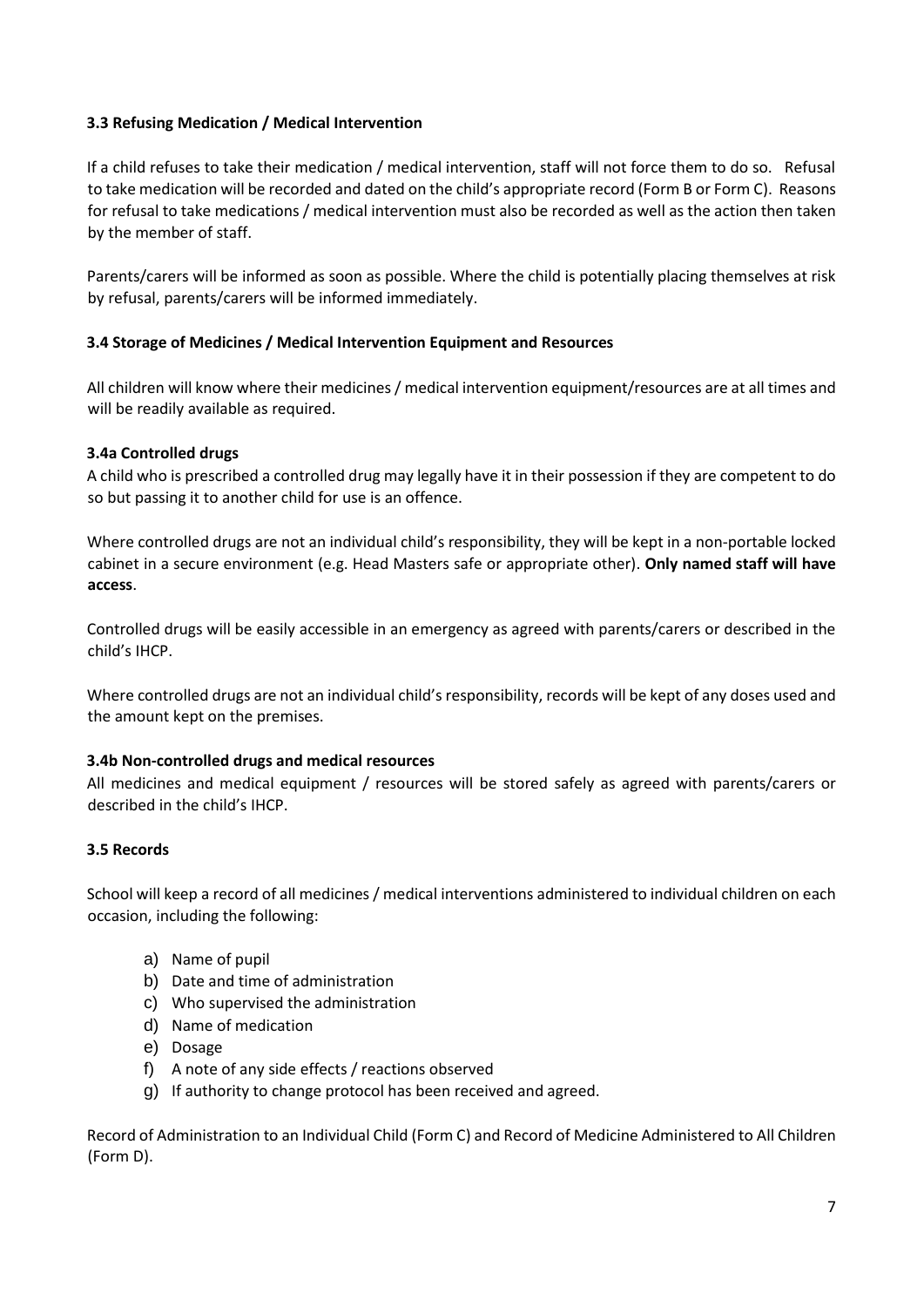Please note where students are administering their own medication while in sick bay (e.g. Asthma - Ventolin Inhaler) - this will be noted on the schools Dailey Sickness record

### **4. TRAINING**

Staff must not give prescription medicines or undertake healthcare procedures without appropriate training. A First Aid Certificate does NOT constitute appropriate training in supporting children with medical conditions.

All staff will be made aware of the school's policy for supporting pupils with medical conditions and their role in implementing that policy through for example whole school awareness training, involvement in development of IHCPs, staff briefing sessions etc.

Specialist training and advice will be provided by appropriate healthcare professionals, e.g. specialist epilepsy nurse etc, for staff involved in supporting pupils with medical conditions including the administration of relevant medicines / medical interventions.

Training for all staff will be provided on a range of medical needs, including any resultant learning needs, as and when appropriate.

Training will be sufficient to ensure staff are competent and have confidence in their ability to support pupils with medical conditions, and to fulfil the requirements as set out in individual healthcare plans. Induction training will raise awareness of school's policy and practice on supporting pupils with medical condition(s).

School will make every effort to ensure that specialist training will be completed as quickly as possible to ensure that the child is able to attend school safely.

A record of staff training carried out will be kept, identifying the date review or refresher training will be required where appropriate. 'Record of Staff Training' (Form E)

### **5. INDIVIDUAL HEALTH CARE PLANS (IHCP)**

Where appropriate, an Individual Health Care Plan (IHCP) will be drawn up in consultation with the school, parents/carers, health professionals and any other relevant professionals.

The content of an individual child's IHCP will be dependent on the complexity of their needs and may include the following:

- a) an overview (Pen Portrait / One Page Profile) of the child's needs and provision in place in school to manage those needs;
- b) a description of the medical condition, its presentation (signs, symptoms, triggers etc) and impact on access to the school environment and learning opportunities;
- c) arrangements around administration of medication(s) / medical intervention(s);
- d) arrangements around management of medical emergency situations;
- e) arrangements around management and support for personal care needs, including intimate and invasive care e.g. catheterisation, toileting support, gastro-tube feeding etc;
- f) risk assessment for access to the school environment and curriculum;
- g) arrangements for evacuation in the event of an emergency;
- h) the level of support required in school, who will provide this support, their training needs and cover arrangements for when they are unavailable;
- i) how, if agreed, the child is taking responsibility for their own health needs;
- j) a reference to staff confidentiality.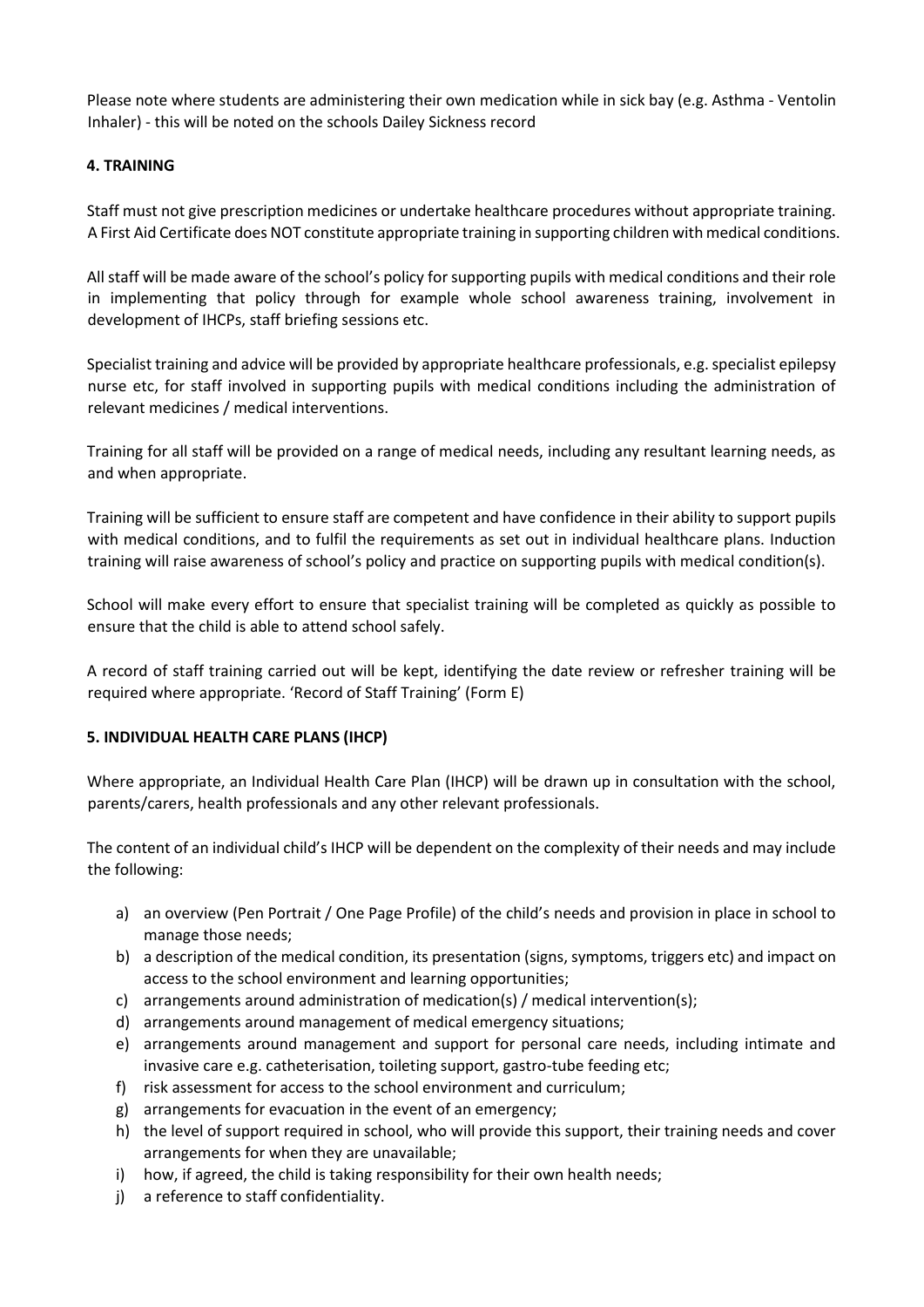Individual Health Care Plans will be reviewed annually or sooner if needs change.

### **Intimate and Invasive Care**

Cases where intimate or invasive care is required will be agreed on an individual basis. Decisions made about procedure and practice will be recorded within the pupils Individual Healthcare Plan IHCP and take account of safeguarding issues for both staff and pupils.

Information about the types of training required for administration of medicines and medical interventions commonly found in schools is contained in Appendix 3 (Medicines and Medical Interventions).

### **6. OFF-SITE AND EXTENDED SCHOOL ACTIVITIES**

Pupils with medical conditions will be actively supported in accessing all activities on offer including school trips, sporting activities, clubs and residential / holidays.

Preparation and forward planning for all off-site and extended school activities will take place in good time to ensure that arrangements can be put in place to support a child with a medical condition to participate fully.

School will consider what reasonable adjustments need to be put in place to enable children with medical conditions to participate safely and fully.

School will carry out a thorough risk assessment to ensure the safety of all pupils and staff. In the case of pupils with medical needs the risk assessment process will involve consultation with child, parents/carers and relevant healthcare professionals to ensure the pupil can participate safely. Please refer to Health and Safety Executive (HSE) Guidance on School Trips.

In some circumstances evidence from a clinician, such as a hospital consultant, may state that participation in some aspects offered is not possible. Where this happens school will make alternative arrangements for the child.

Arrangements will be in place to ensure that an IHCP can be implemented fully and safely when out of school. Risk assessment will identify how IHCPs will be implemented effectively off-site and where additional supervision or resources are required.

### **7. MANAGING EMERGENCIES AND EMERGENCY PROCEDURES**

The Headmaster will ensure that all staff are aware of the school's general risk management processes and planned emergency procedures.

Where a child has an IHCP this will clearly define what constitutes an emergency and describes what to do. This may include:

a) an Emergency Medical Protocol that details the actions to be taken by staff and supported by specialist training where relevant e.g. seizure management and administration of rescue medication;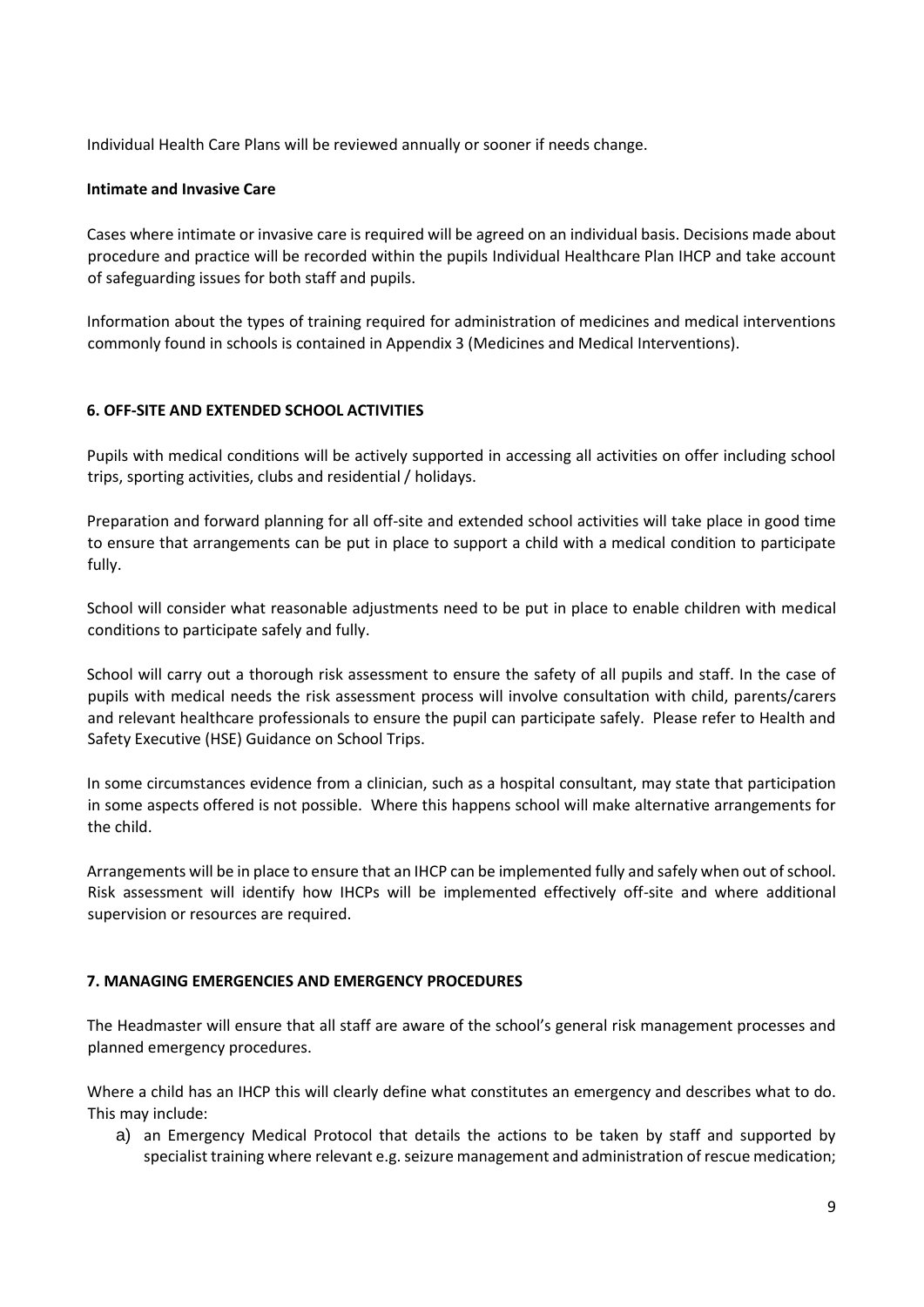b) a risk assessment that details the actions to be taken by staff to support the child's evacuation from the building, supported by specialist training where relevant e.g. use of an Evac chair; the risk assessment should also detail the actions to be taken by staff to support how staff will manage the child's medical needs during the evacuation e.g. ensuring appropriate medication is taken outside and is available whilst at the assembly point.

School has a procedure for contacting emergencies services (Form F) which is displayed in the appropriate places e.g. office, staff room etc.

### **8. CONFIDENTIALITY AND SHARING OF INFORMATION WITHIN SCHOOL**

School is aware of the need to manage confidential information sensitively and respectfully, maintaining the dignity of the child and family at all time. Our practices are GDPR compliant.

School will disseminate information to key members of staff involved in the child's care on a needs-to-know basis, as agreed with parents/carers.

Where the child has an Individual Healthcare Plan (IHCP) this will be shared with key staff with regular scheduled re-briefings.

School will ensure that arrangements are in place to inform new members of staff of the child's medical needs.

School will ensure that arrangements are in place to transfer information on a child's medical needs to staff during any transition.

### **9. LIABILITY AND INDEMNITY**

School insurance policies provide liability cover relating to the administration of medicines.

In the case of medical interventions, individual cover may be arranged for any specific healthcare procedures, including information about appropriate staff training and other defined requirements of the insurance policy.

The school's insurance arrangements are as follows:

Public liability insurance arranged by **Risk Projection Arrangement Membership through DoE**

#### **10. COMPLAINTS PROCEDURE**

In the first instance parents/carers dissatisfied with the support provided should discuss their concerns directly with the Headmaster.

If, for whatever reason, this does not resolve the issue then a formal complaint can be made in writing to the school's governing body in accordance with the school complaint policy.

### **11. POLICY INFORMATION AND REVIEW**

Information about ratification of policy, signatures and review dates can be found on the front cover of this policy document.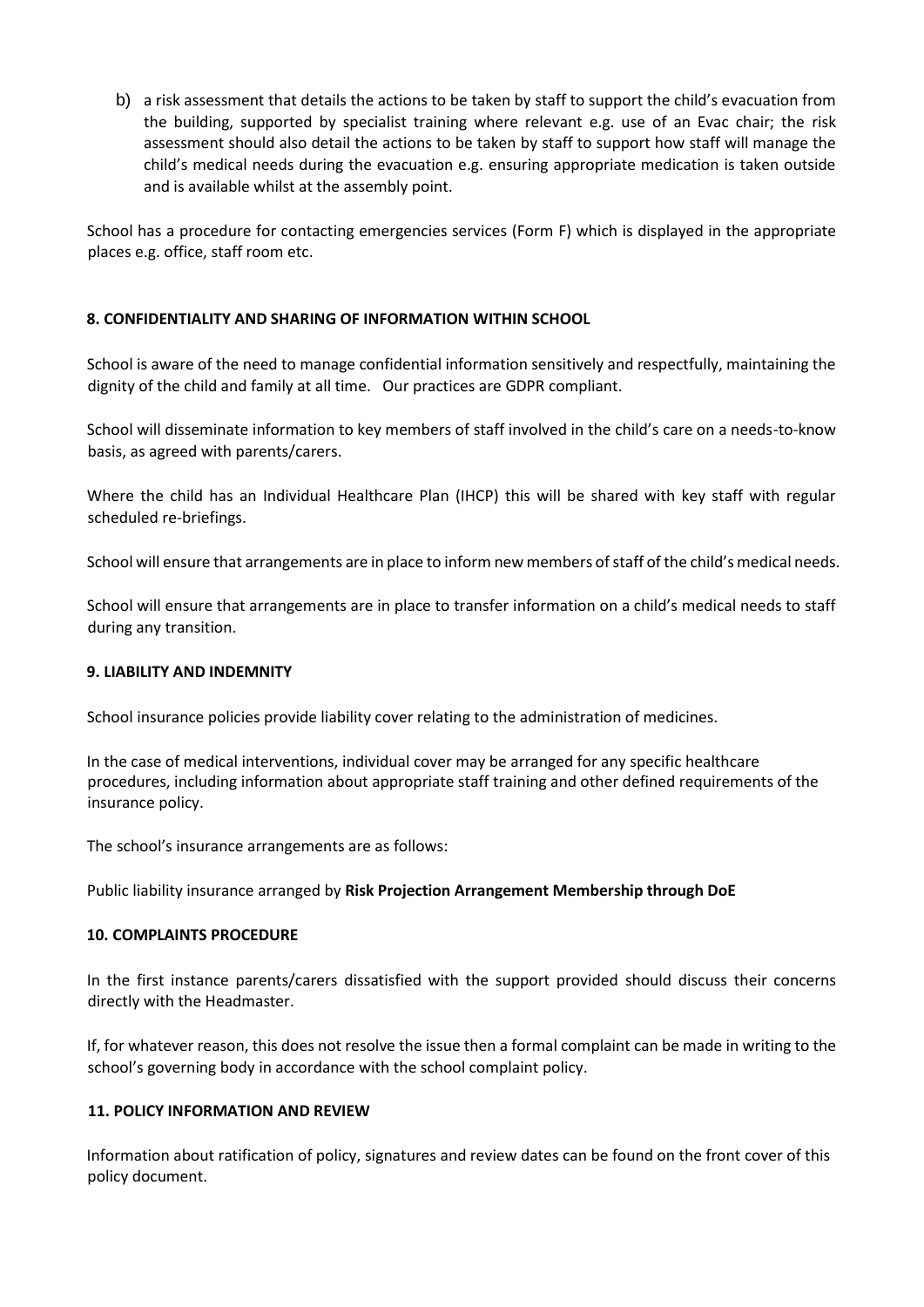### **12. SCHOOL'S EMERGENCY ADRENALINE AUTO-INJECTOR KIT**

As per the schools Anaphylaxis Care and Support policy, the school holds an emergency auto-injector for back-up and the following is the protocol for its use;

- The auto-injector will be kept in the school office.
- A copy of the auto-injector register will be kept with the emergency auto-injector
- We will obtain written consent (electronic submission) for use of the emergency Adrenaline Auto-Injector (AAI) on an annual basis
- We will ensure that the emergency adrenaline auto-injector is only used by children with anaphylaxis and we hold written parental consent for its use.
- We will provide appropriate support and training for staff in the use of the emergency auto-injector in line with the School's wider policy on supporting pupils with medication needs
- We will keep a record of the emergency auto-injectors use and inform parents or carers that their child has used the emergency auto-injector (Appendix 6 of Care Plan)

Boys are still required to carry their own prescribed Adrenaline Auto-Injector (AAI), correctly labelled at all times and Parents are to provide a back-up Adrenaline Auto-Injector (AAI) to be held in the school office, as per section 3 of the policy.

### **13. SCHOOL'S EMERGENCY ASTHMA KIT**

As per the schools Asthma Care and Support policy, the school holds an emergency inhaler for back-up and the following is the protocol for its use;

- The Inhaler and spacers will be kept in the school office.
- A copy of the asthma register will be kept with the emergency inhaler
- We will obtain written consent (electronic submission) for use of the emergency inhaler
- We will ensure that the emergency inhaler is only used by children with asthma and we hold written parental consent for its use).
- We will provide appropriate support and training for staff in the use of the emergency inhaler in line with the School's wider policy on supporting pupils with medication needs
- We will keep a record of the emergency inhaler's use and inform parents or carers that their child has used the emergency inhaler (Form C and / or Daily Sickness Record.
- Boys are still required to carry their own prescribed inhaler, correctly labelled and if possible, Parents are to provide a back-up inhaler to be held in the school office, as per section 3.3 of the policy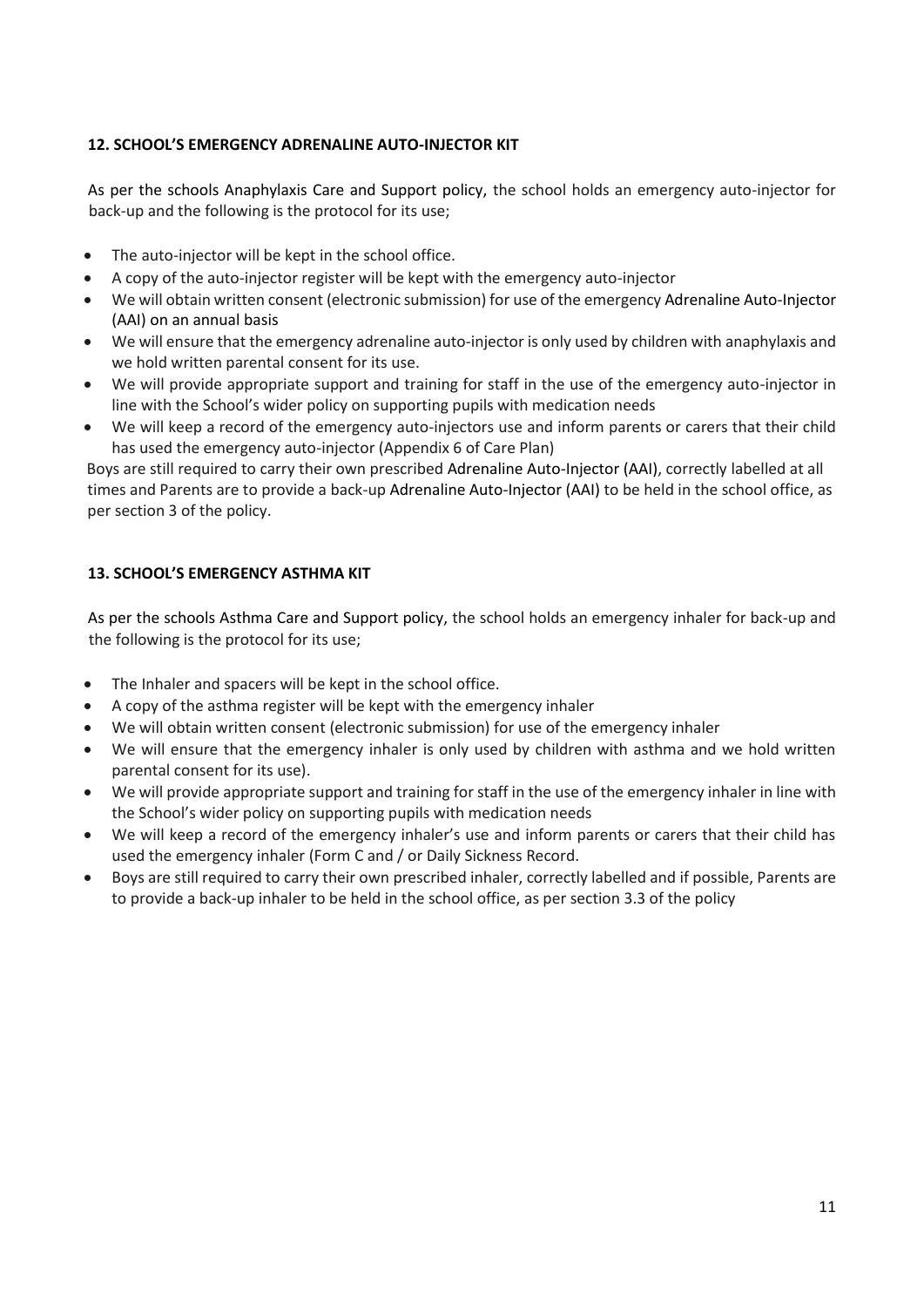### **Attachments:**

### **Forms:**

- A. Parent/Carer Information about a Child's Medical Condition
- B. Parent/Carer Request and Agreement for my Child or School to Administer Medicines/Medical Interventions' form
- C. Record of Administration of Medicines/Medical Intervention to an Individual Child
- D. Record of Administration of Medicines Administered to All Children
- E. Record of Staff Training
- F. Procedure for Contacting Emergencies Services

### **Appendices:**

- 1. Sample Procedure following notification of a pupil's medical needs
- 2. Medicines and Medical Interventions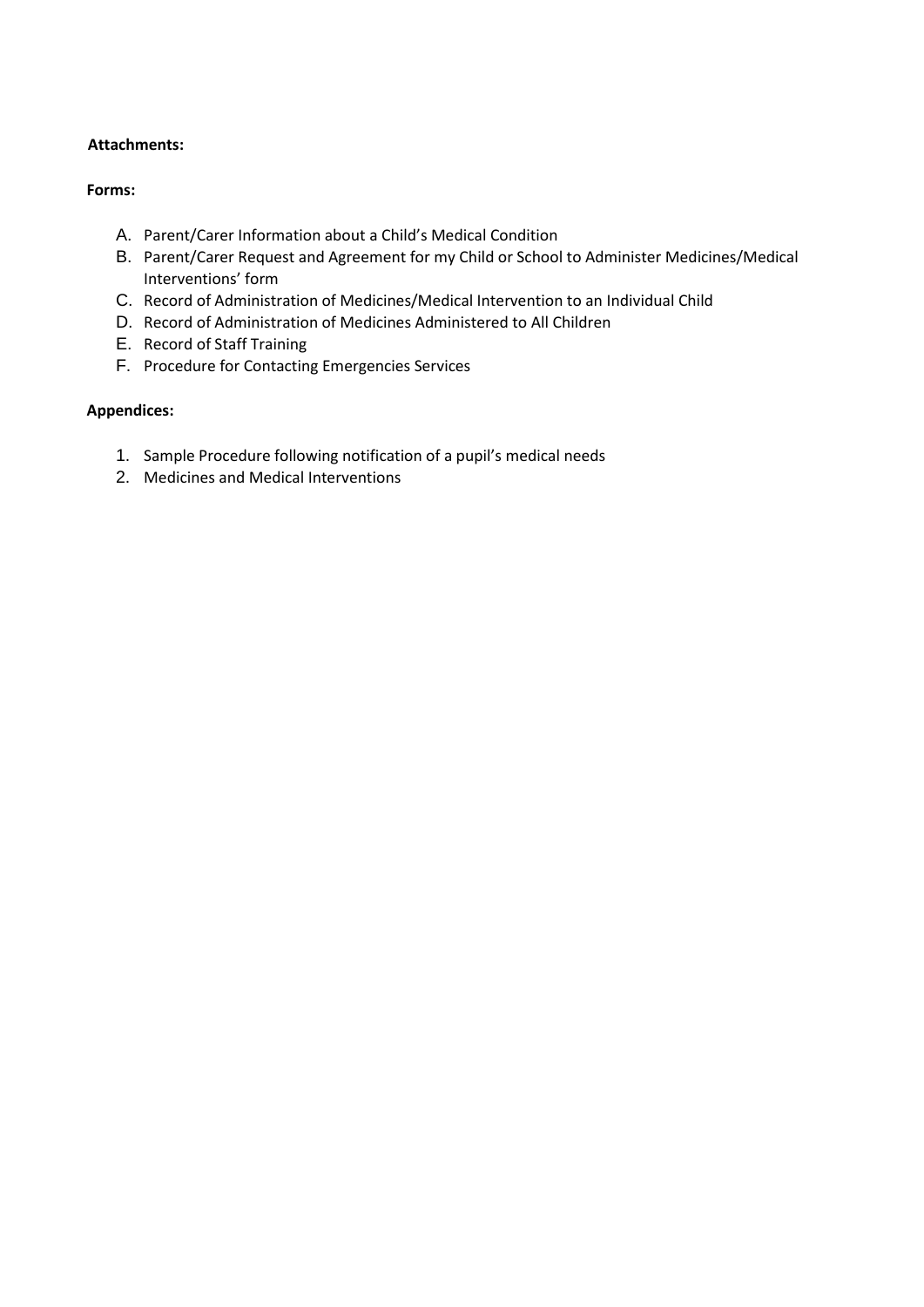### **Appendix 1**

### **Sample Procedure following Notification of a Pupil's Medical Needs**

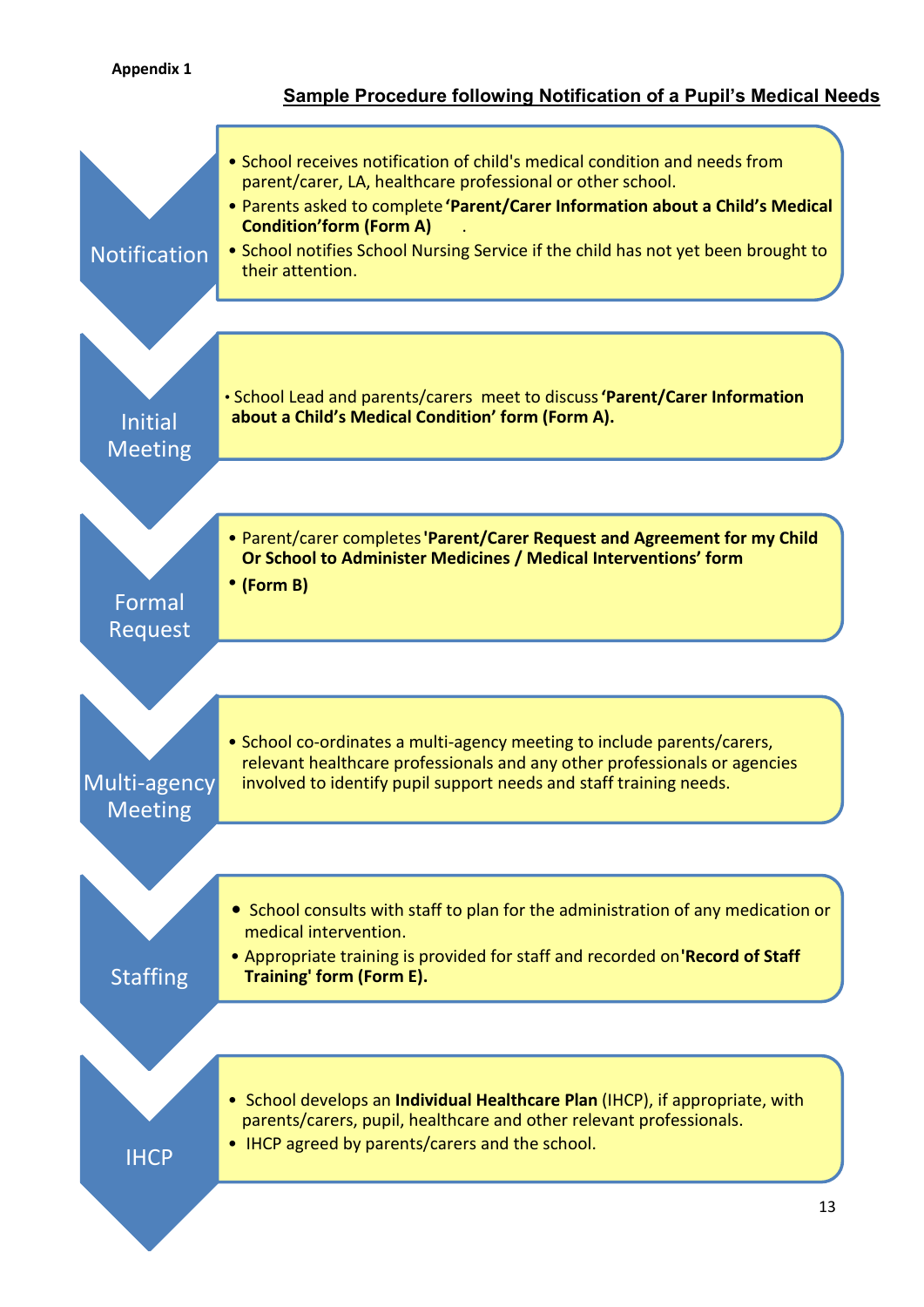### **Appendix 2**

### **Medicines and Medical Interventions**

Some of the medicines and medical interventions commonly managed within special and mainstream schools are detailed below.

### **Medicines**

| <b>Medical Needs</b>          | <b>Medicine</b>                                                                           | <b>Training Requirements</b>                 |
|-------------------------------|-------------------------------------------------------------------------------------------|----------------------------------------------|
| Adrenal Insufficiency         | Hydrocortisone                                                                            |                                              |
| Diabetes Type 1               | Insulin                                                                                   | Training by specialist nursing team required |
| Eczema                        | Topical corticosteroids                                                                   |                                              |
|                               | Emollients (moisturising creams)                                                          |                                              |
|                               | Epilepsy (rescue mediation in the event of   Midazolam hydrochloride (Buccolam) Midazolam | Training by specialist nursing team required |
| a seizure)                    | maleate (Epistatus)                                                                       |                                              |
| Muscle spasm (Cerebral Palsy) | Baclofen                                                                                  |                                              |
| Severe allergy / anaphylaxis  | Adrenaline (EpiPen)                                                                       | Training by specialist nursing team required |

### **Medical Interventions**

| <b>Situation</b>                                                     | <b>Medical Intervention</b>                                                                                    | <b>Training Requirements</b>                               |
|----------------------------------------------------------------------|----------------------------------------------------------------------------------------------------------------|------------------------------------------------------------|
| Blood-Glucose<br>(Sugar)<br>Level<br>Monitoring                      | Testing procedure includes taking a small blood sample                                                         | Training by specialist nursing team required               |
| Catheterisation                                                      | Clean Intermittent Catheterisation (CIC)<br>Self – Catheterisation (CIC)<br>Management of In-Dwelling Catheter | Training by specialist nursing team required               |
| Diabetes and Insulin management                                      | Injection of insulin (insulin pen)<br>Dose management<br>٠                                                     | Training by specialist nursing team required               |
| Gastrostomy / Nasogastric feeding (tube<br>feeding into the stomach) | Bolus (Gravity) feeding procedure<br>Pump feeding procedure<br>Management of stoma site                        | Training by specialist nursing team required               |
| Hickman (Central) Line                                               | Awareness raising, management and monitoring<br>٠                                                              | Training by specialist nursing team required               |
| Oxygen Therapy                                                       | Management of oxygen via cylinders                                                                             | Training required by suppliers and specialist nursing team |
| Tracheostomy                                                         | Trache and equipment care and management<br>Suction<br>Changing / replacing trache tube                        | Training by specialist nursing team required               |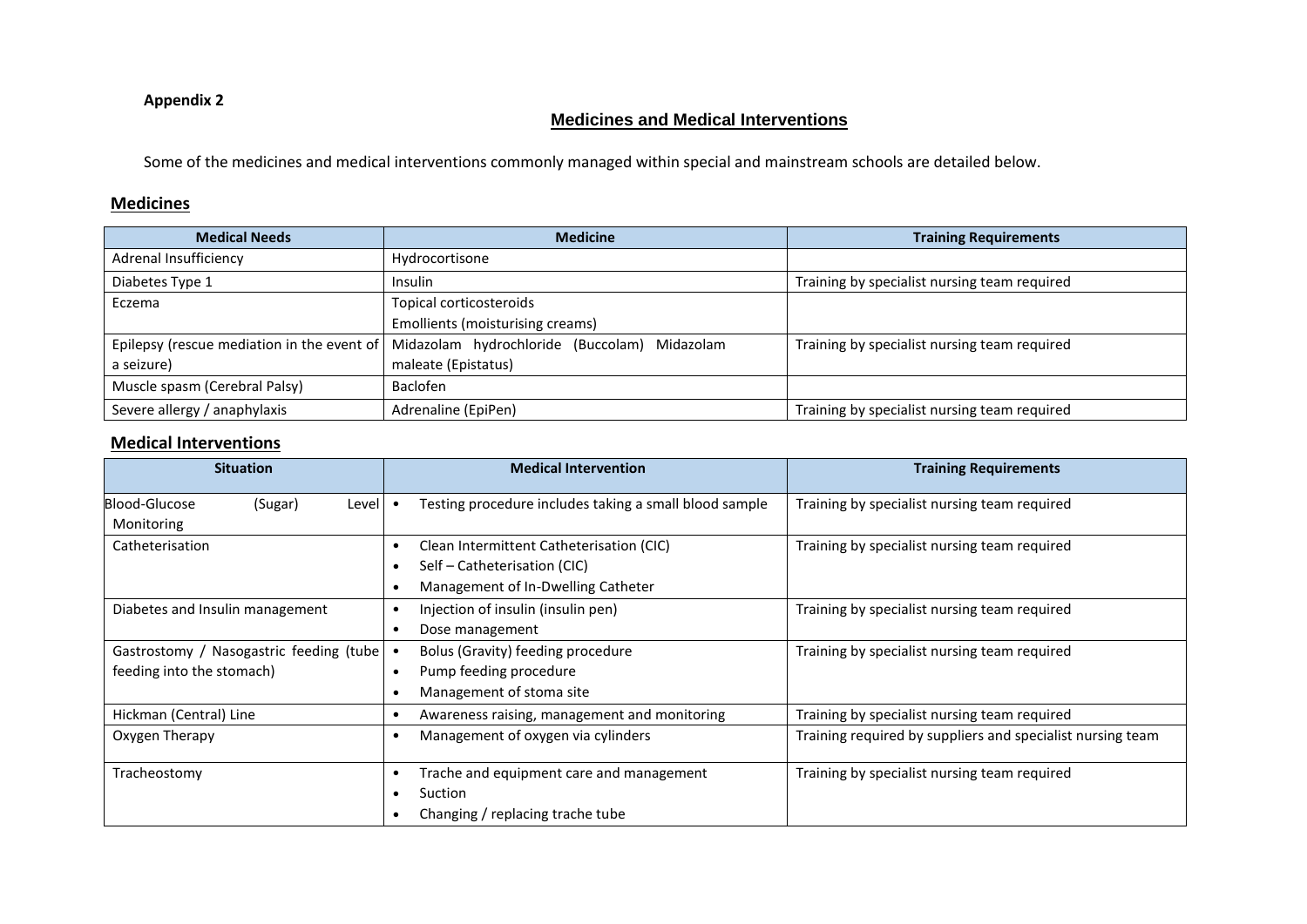### **ALTRINCHAM GRAMMAR SCHOOL FOR BOYS**

# *Please complete with your child's medical condition(s), and return to Andrea Passey*

# **Parent/Carer Information about a Child's Medical Condition**

**Please complete the form and write N/A in the relevant boxes**

| Date                     |  |
|--------------------------|--|
| <b>Child's Full Name</b> |  |
| Group / Class /<br>Form  |  |
| Date of birth            |  |
| Child's Address          |  |
|                          |  |
|                          |  |
|                          |  |

# **Child's Medical Information**

Diagnosis / Condition(s)

# **Regular Medicine**

| 1. Name                                                                                                              |                                                                   |                          |
|----------------------------------------------------------------------------------------------------------------------|-------------------------------------------------------------------|--------------------------|
| Time administered                                                                                                    |                                                                   |                          |
| Side effects                                                                                                         |                                                                   |                          |
| Contra-indications                                                                                                   |                                                                   |                          |
| My child will carry this medication at all times whilst in<br>school and will administer this medication themselves. |                                                                   | Y / N (please<br>circle) |
|                                                                                                                      | My Child will be keeping spare medication in the school<br>office | Y / N (please<br>circle) |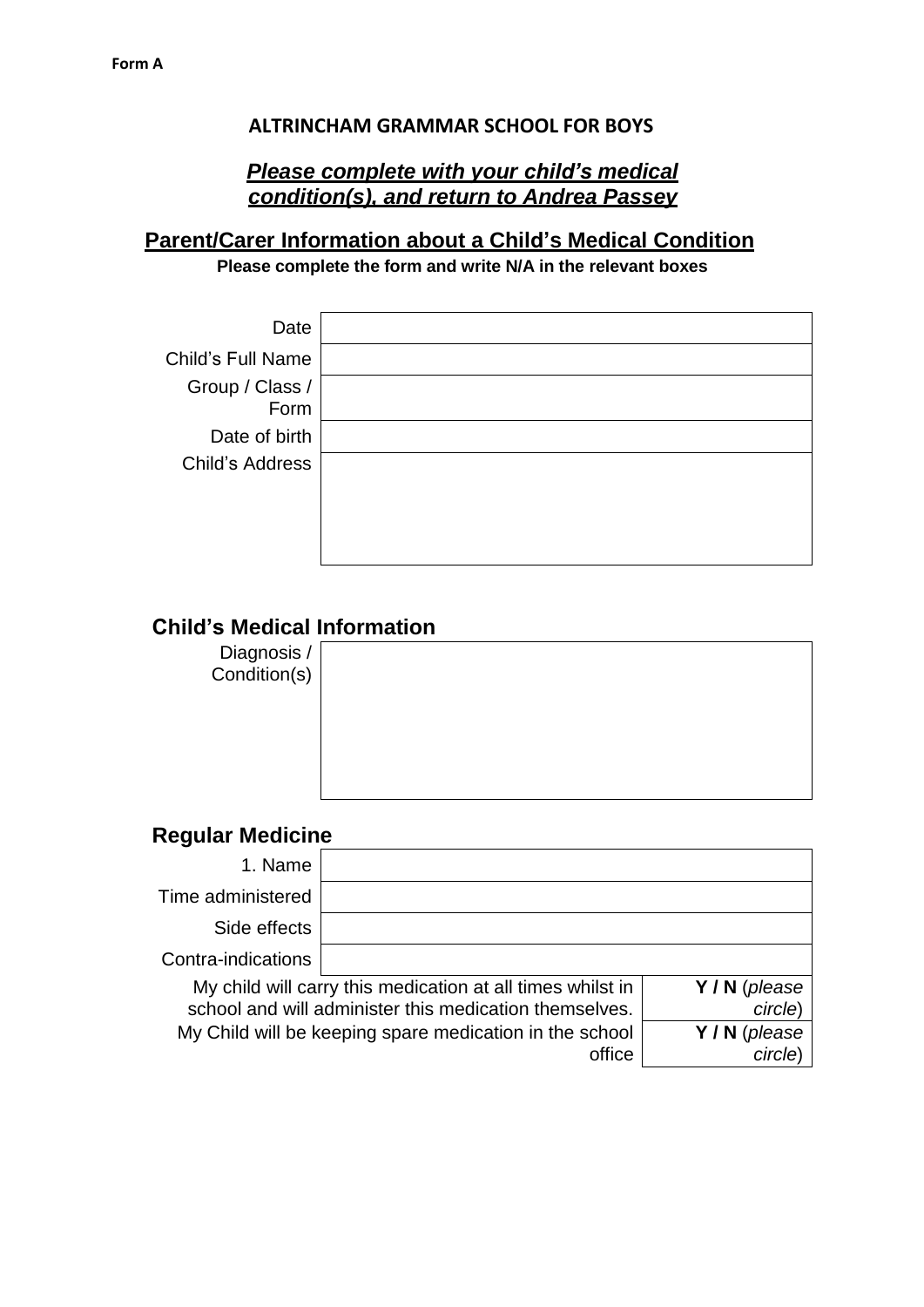# **Regular Medicine cont..**

| 2. Name                                                                                                                                        |                                                                   |                          |
|------------------------------------------------------------------------------------------------------------------------------------------------|-------------------------------------------------------------------|--------------------------|
| Time administered                                                                                                                              |                                                                   |                          |
| Side effects                                                                                                                                   |                                                                   |                          |
| Contra-indications                                                                                                                             |                                                                   |                          |
| My child will carry this medication at all times whilst in<br>Y/N (please<br>school and will administer this medication themselves.<br>circle) |                                                                   |                          |
|                                                                                                                                                | My Child will be keeping spare medication in the school<br>office | Y / N (please<br>circle) |

# **Medicine Administered in a Medical Emergency**

| 1. Name            |                                                                                                                      |                          |
|--------------------|----------------------------------------------------------------------------------------------------------------------|--------------------------|
| Side effects       |                                                                                                                      |                          |
| Contra-indications |                                                                                                                      |                          |
|                    | My child will carry this medication at all times whilst in<br>school and will administer this medication themselves. | Y/N (please<br>circle)   |
|                    | My Child will be keeping spare medication in the school<br>office                                                    | Y / N (please<br>circle) |

# **Hospital / Clinic Consultant / Specialist Nurse**

| Name<br>1.      |  |
|-----------------|--|
| Position / Job  |  |
| <b>Based at</b> |  |
| Phone no        |  |
| 2. Name         |  |
| Position / Job  |  |
| <b>Based</b> at |  |
| Phone no        |  |

# **Regular Medical Intervention e.g. catheterisation, suction / tracheostomy care**

| Name of<br>intervention |                                                            |             |
|-------------------------|------------------------------------------------------------|-------------|
| Time administered       |                                                            |             |
| Equipment used          |                                                            |             |
|                         | Does the child require this medicine to be administered in | Y/N (please |
|                         | school?                                                    | circle)     |
|                         |                                                            |             |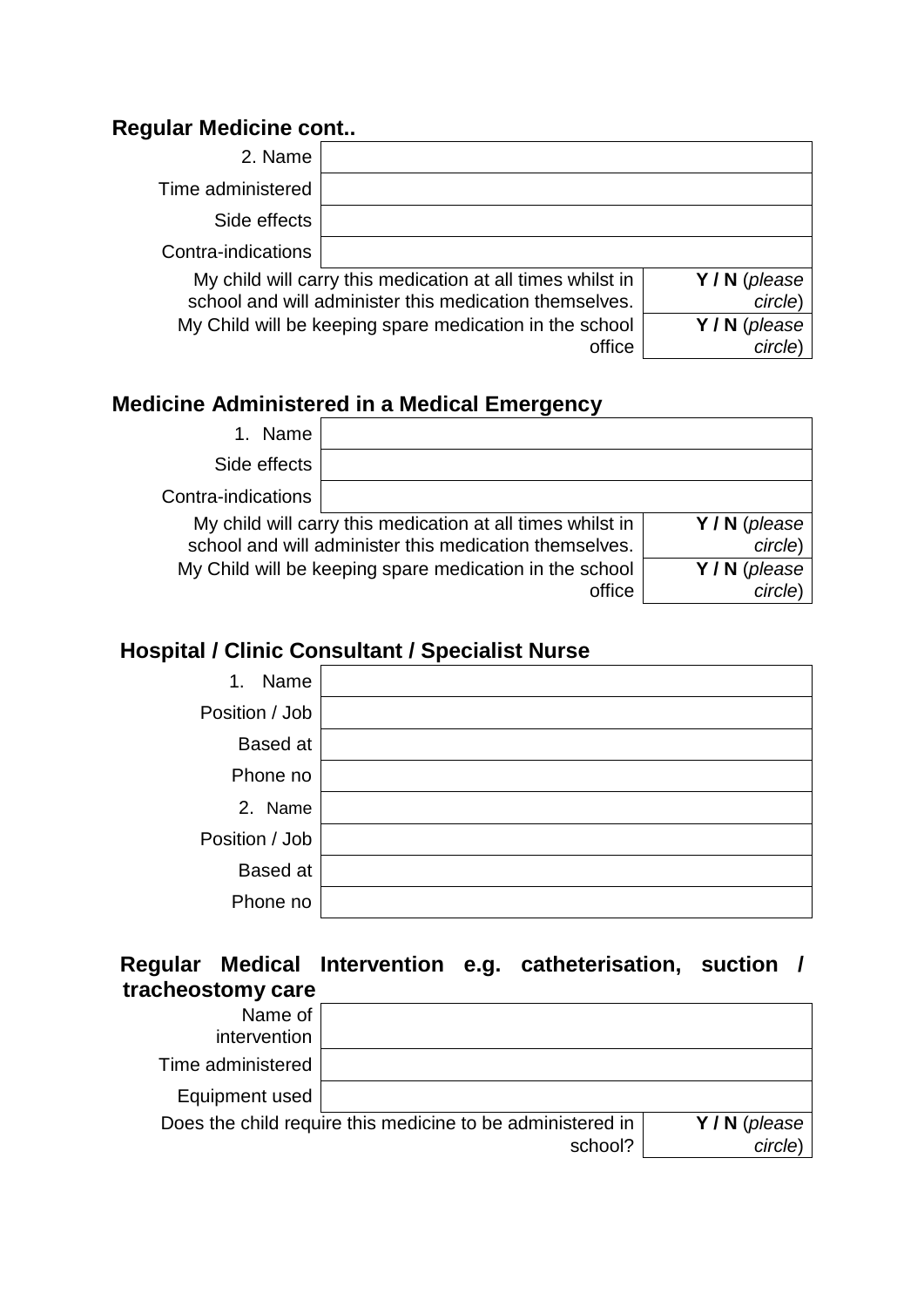# **Personal Care**

| Dressing needs    |  |
|-------------------|--|
| Eating / drinking |  |
| needs             |  |
| Bathroom / Toilet |  |
| needs             |  |

# **Mobility – movement and walking**

| Walking aids used                      |  |
|----------------------------------------|--|
| Support needs                          |  |
| Physiotherapy<br>needs /<br>programmes |  |
| <b>Other</b><br><b>Information</b>     |  |

# **Parent / Carer Declaration and Signature**

I understand the following:

The information I have provided is to the best of my knowledge, up to date and accurate about my child's current medical needs.

The school may inform the School Nursing Service about my child's needs, if this service is not already aware.

I agree to **inform school of any changes in medical needs or medication**, **immediately** and **in writing**.

| <b>Parent/Carer's</b><br><b>Full Name (please</b><br>print) |  |
|-------------------------------------------------------------|--|
| <b>Signature</b>                                            |  |
| <b>Date</b>                                                 |  |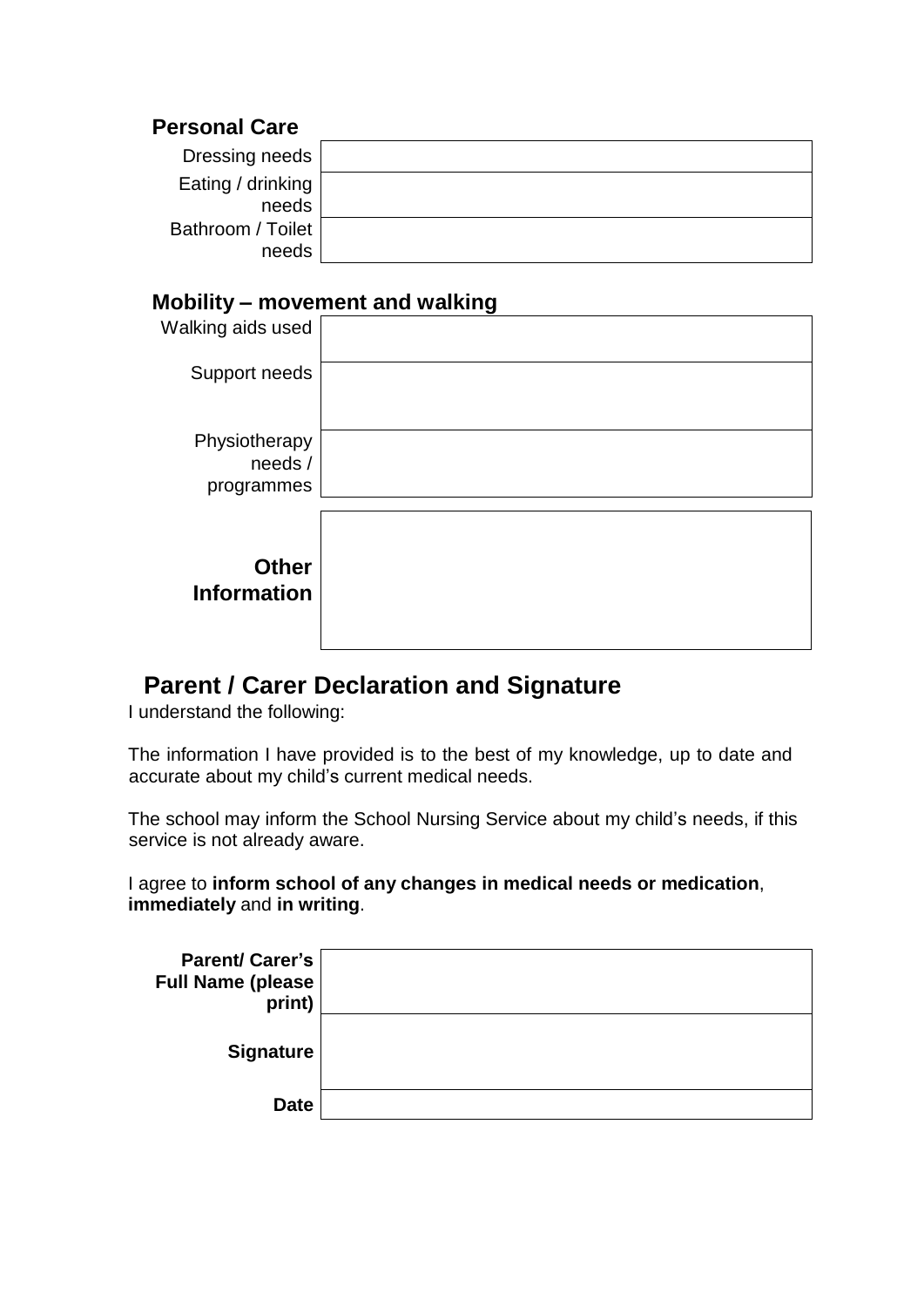### **ALTRINCHAM GRAMMAR SCHOOL FOR BOYS**

# **Parent/Carer Request and Agreement for my Child or School to Administer Medicine(s) / Medical Interventions(s)**

The school will not allow your child to administer or school to administer (or carry out a medical intervention) unless you complete this form to make a formal request to the Head Teacher / Principal.

| Child's Full Name         |  |
|---------------------------|--|
| Group / Class /<br>Form   |  |
| Date of birth             |  |
| <b>Medical Conditions</b> |  |
|                           |  |
|                           |  |
|                           |  |
|                           |  |

# **Medicine**

| 1. Name of<br>Medicine                      |     |                 |
|---------------------------------------------|-----|-----------------|
| Dosage                                      |     |                 |
| Method of<br>Administration                 |     |                 |
| Timings                                     |     |                 |
| Side Effects                                |     |                 |
| Other information                           |     |                 |
| Potential<br>Emergency<br><b>Situations</b> |     |                 |
| Self – administration of medication         | Y/N | (Please circle) |

School to administer medication **Y** / N (Please circle)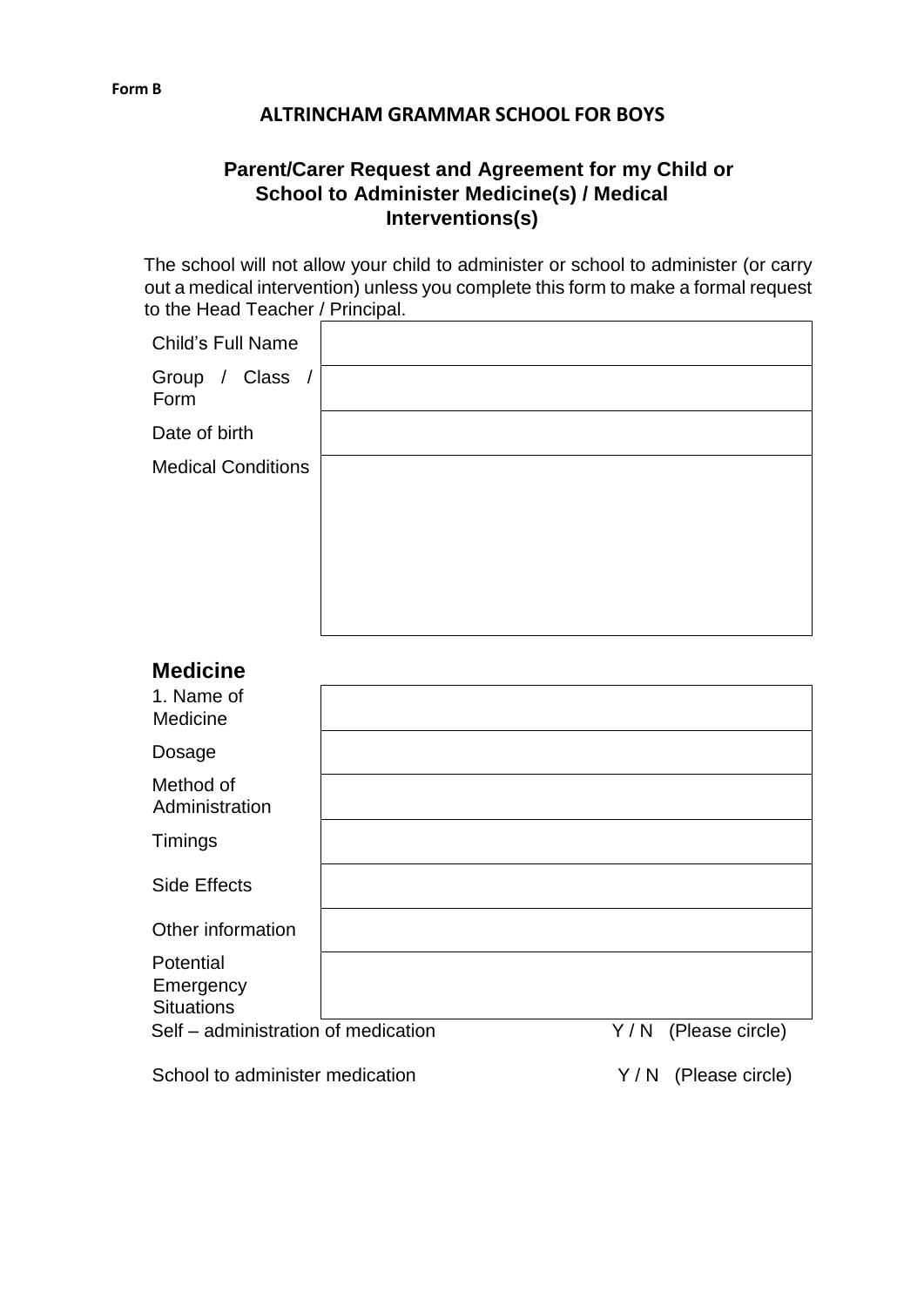| -orm | Н |
|------|---|
|      |   |

| <b>Medicine</b>                             |  |
|---------------------------------------------|--|
| 2. Name of<br>Medicine                      |  |
| Dosage                                      |  |
| Method of<br>Administration                 |  |
| Timings                                     |  |
| Side Effects                                |  |
| Other Information                           |  |
| Potential<br>Emergency<br><b>Situations</b> |  |

Self – administration of medication  $Y/N$  (Please circle)

School to administer medication  $Y/N$  (Please circle)

# **Medicine**

| 3. Name of<br>Medicine                      |  |
|---------------------------------------------|--|
| Dosage                                      |  |
| Method of<br>Administration                 |  |
| Timings                                     |  |
| Side Effects                                |  |
| Other Information                           |  |
| Potential<br>Emergency<br><b>Situations</b> |  |

Self – administration of medication  $Y/N$  (Please circle)

School to administer medication Y / N (Please circle)

• Should your child have more than 3 lots of medication, please would you complete a separate sheet with the details.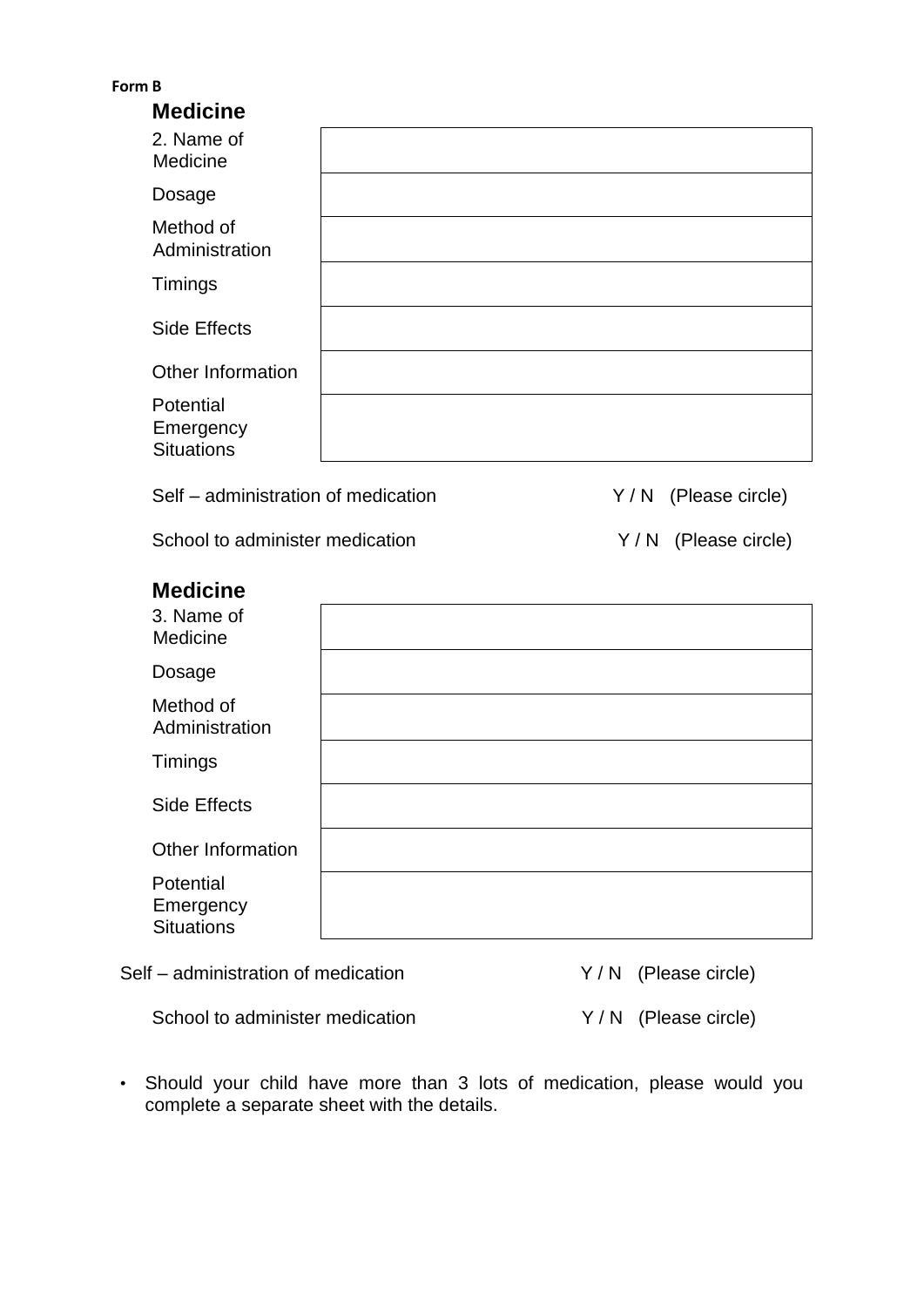#### **Form B**

# **Regular Medical Intervention e.g. catheterisation, suction / tracheostomy care**

| Type of<br>intervention                     |  |
|---------------------------------------------|--|
| Procedure                                   |  |
| $T$ iming $(s)$                             |  |
| Other Information                           |  |
| Potential<br>Emergency<br><b>Situations</b> |  |

Self – administration of medication  $Y/N$  (Please circle)

School to administer medication  $Y/N$  (Please circle)

# **1. Parent / Carer Contact Details**

| <b>Full Name</b>         |  |
|--------------------------|--|
| <b>Address</b>           |  |
|                          |  |
|                          |  |
| <b>Contact Telephone</b> |  |
| <b>Details</b>           |  |
| Relationship to<br>Child |  |

### **2. Parent / Carer Contact Details**

| <b>Full Name</b>         |  |
|--------------------------|--|
| Address                  |  |
|                          |  |
|                          |  |
| <b>Contact Telephone</b> |  |
| <b>Details</b>           |  |
| Relationship to          |  |
| Child                    |  |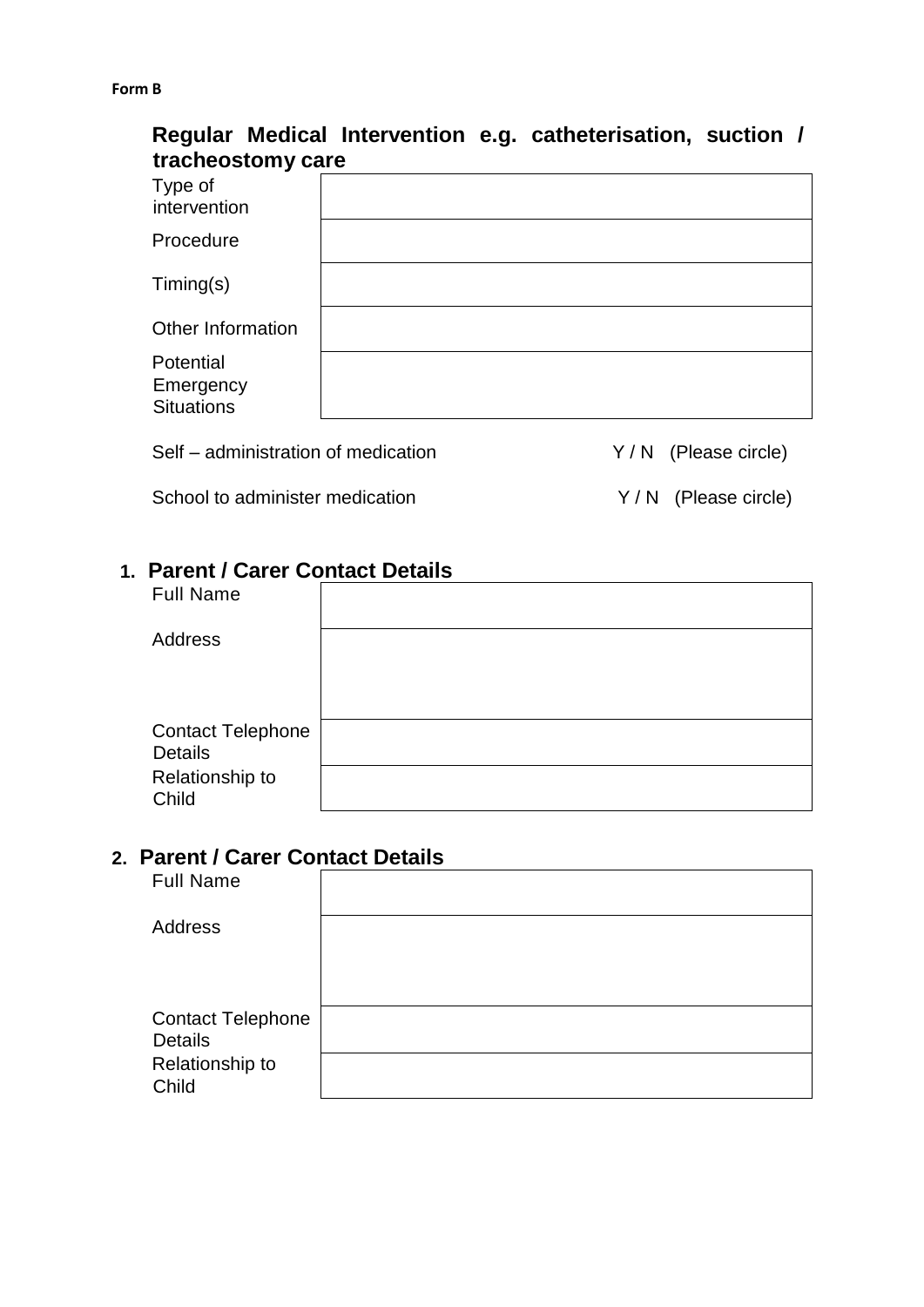### **Form B**

# **Parent / Carer Declaration and Signature**

I understand the following:

The information I have provided is to the best of my knowledge, up to date and accurate information about my child's current medical needs.

If I have selected that school will be administering the medication, I consent to staff doing so or carrying out the medical intervention in accordance with the school medical policy and sharing relevant information with staff

I undertake to ensure that the school has adequate supplies of stated medicine(s) or resources required to administer the stated medical intervention(s)

I undertake to ensure that stated medicine(s) or resources; are in the original container as dispensed by the pharmacy, have the pharmacy label stating the child's name, dosage and details of administration, have not passed the expiry date; have details of storage instructions, if appropriate.

### I agree to **inform school of any changes in writing**, **if there are any changes to medicine(s) or medical intervention(s)**

I agree to: (please tick from the following)

- 1.  $\Box$  My child carrying the stated medicine(s) independently and safely
- 2.  $\Box$  School holding the stated medicine(s) safely for my child to collect and administer independently
- \* Please tick both 1 & 2 should your child be carrying medication AND also the School Office will be holding spare medication for your child.
- 3. □ My child carrying any equipment or resources required for the stated medical independently and safely
- 4. □ School holding the equipment or resources required for the stated medical intervention safely for my child to collect and administer independently
- 5. □ School holding the equipment or resources required for the stated medical intervention safely for my child to collect and administer independently under the supervision of a member of staff.

| Parent/ Carer's Full Name (please<br>print) |  |
|---------------------------------------------|--|
| <b>Signature</b>                            |  |
| <b>Date</b>                                 |  |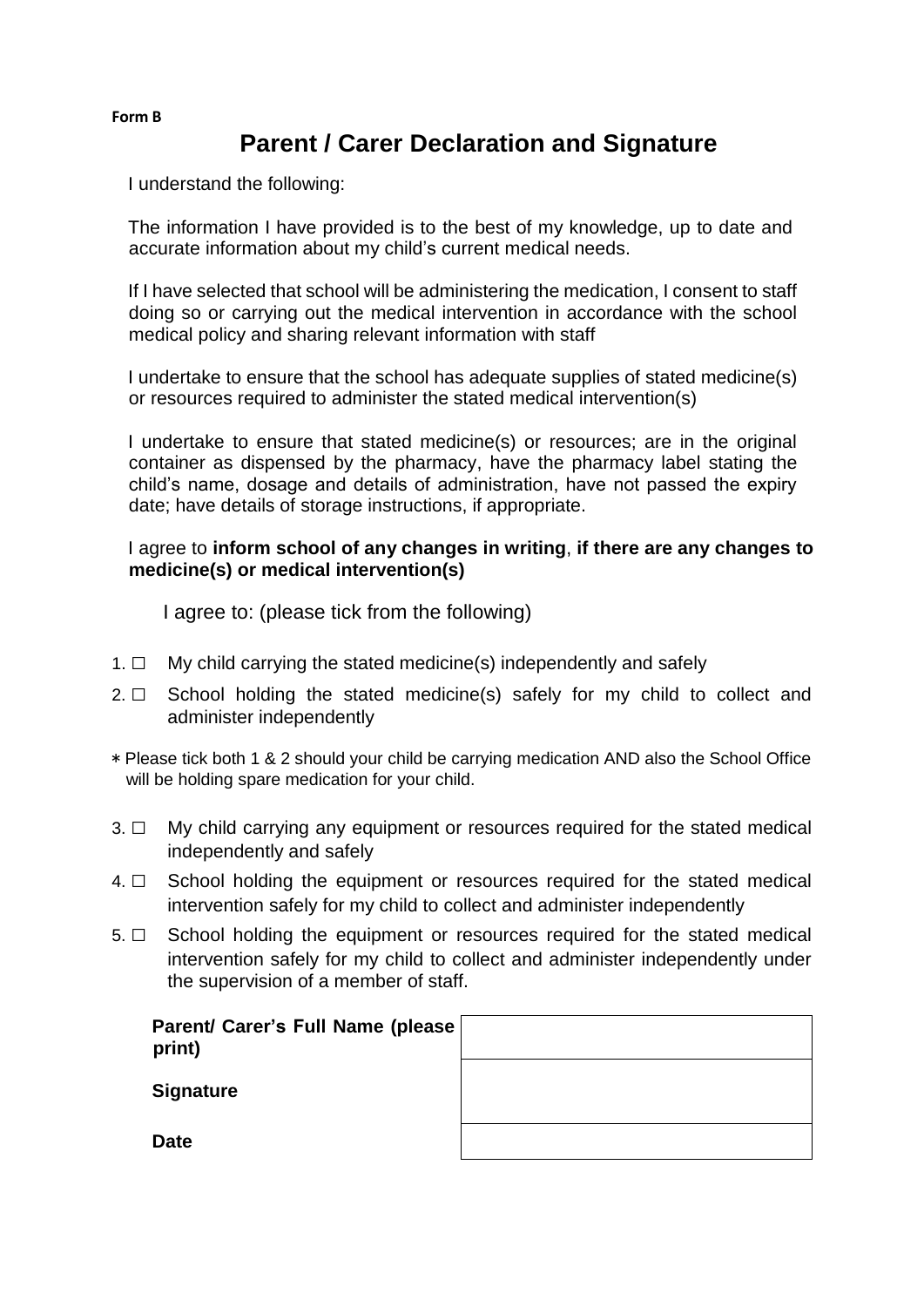#### **FORM D**

### **ALTRINCHAM GRAMMAR SCHOOL FOR BOYS**

### **Record of Administration of Medicines/Medical Intervention to an Individual Child e.g. under an IHCP**

Child's Name \_\_\_\_\_\_\_\_\_\_\_\_\_\_\_\_\_\_\_\_\_\_\_\_\_\_\_\_\_\_\_\_\_\_\_\_\_ Date of Birth \_\_\_\_\_\_\_\_\_\_\_\_\_\_\_\_\_\_\_\_\_ Group / Class / Form \_\_\_\_\_\_\_\_\_

| Date of<br>Administration | <b>Name of Medicine</b><br>/ Medical<br>Intervention | <b>Dose Given</b><br>(if<br>appropriate) | <b>Time</b> | Observations e.g. side effects,<br>reactions | <b>Name of Staff</b><br><b>Administrating /</b><br>Supervising | Signature |
|---------------------------|------------------------------------------------------|------------------------------------------|-------------|----------------------------------------------|----------------------------------------------------------------|-----------|
|                           |                                                      |                                          |             |                                              |                                                                |           |
|                           |                                                      |                                          |             |                                              |                                                                |           |
|                           |                                                      |                                          |             |                                              |                                                                |           |
|                           |                                                      |                                          |             |                                              |                                                                |           |
|                           |                                                      |                                          |             |                                              |                                                                |           |
|                           |                                                      |                                          |             |                                              |                                                                |           |
|                           |                                                      |                                          |             |                                              |                                                                |           |
|                           |                                                      |                                          |             |                                              |                                                                |           |
|                           |                                                      |                                          |             |                                              |                                                                |           |
|                           |                                                      |                                          |             |                                              |                                                                |           |
|                           |                                                      |                                          |             |                                              |                                                                |           |
|                           |                                                      |                                          |             |                                              |                                                                |           |
|                           |                                                      |                                          |             |                                              |                                                                |           |
|                           |                                                      |                                          |             |                                              |                                                                |           |
|                           |                                                      |                                          |             |                                              |                                                                |           |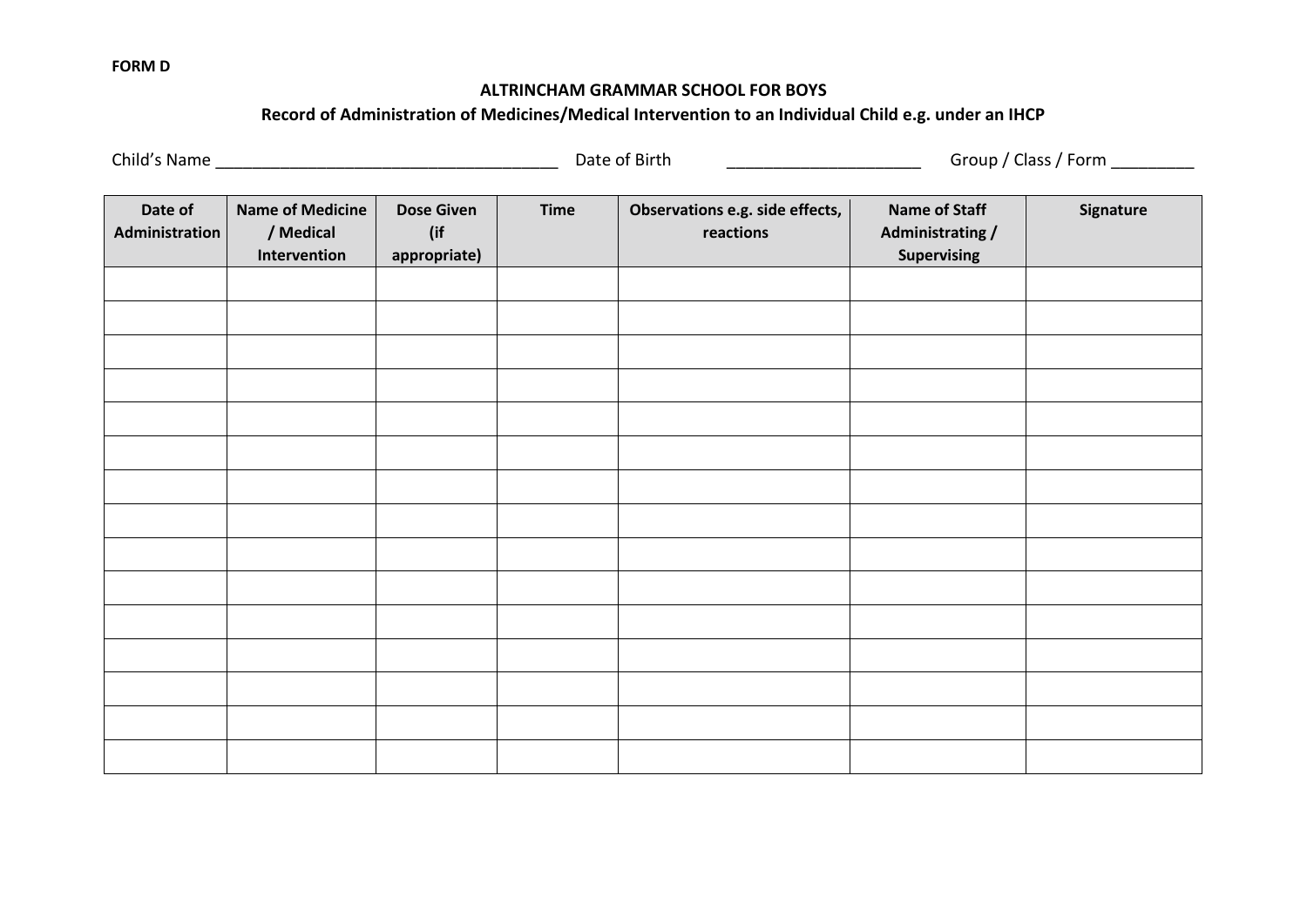### **ALTRINCHAM GRAMMAR SCHOOL FOR BOYS**

## **Record of Administration of Medicine(s) to Children without an IHCP**

| Date | <b>Name of Child</b> | Group /<br>Class / Form | <b>Name of Medicine</b> | <b>Dose Given</b> | <b>Time</b> | Observations e.g.<br>side effects,<br>reactions | <b>Name of Staff</b> | Signature |
|------|----------------------|-------------------------|-------------------------|-------------------|-------------|-------------------------------------------------|----------------------|-----------|
|      |                      |                         |                         |                   |             |                                                 |                      |           |
|      |                      |                         |                         |                   |             |                                                 |                      |           |
|      |                      |                         |                         |                   |             |                                                 |                      |           |
|      |                      |                         |                         |                   |             |                                                 |                      |           |
|      |                      |                         |                         |                   |             |                                                 |                      |           |
|      |                      |                         |                         |                   |             |                                                 |                      |           |
|      |                      |                         |                         |                   |             |                                                 |                      |           |
|      |                      |                         |                         |                   |             |                                                 |                      |           |
|      |                      |                         |                         |                   |             |                                                 |                      |           |
|      |                      |                         |                         |                   |             |                                                 |                      |           |
|      |                      |                         |                         |                   |             |                                                 |                      |           |
|      |                      |                         |                         |                   |             |                                                 |                      |           |
|      |                      |                         |                         |                   |             |                                                 |                      |           |
|      |                      |                         |                         |                   |             |                                                 |                      |           |
|      |                      |                         |                         |                   |             |                                                 |                      |           |
|      |                      |                         |                         |                   |             |                                                 |                      |           |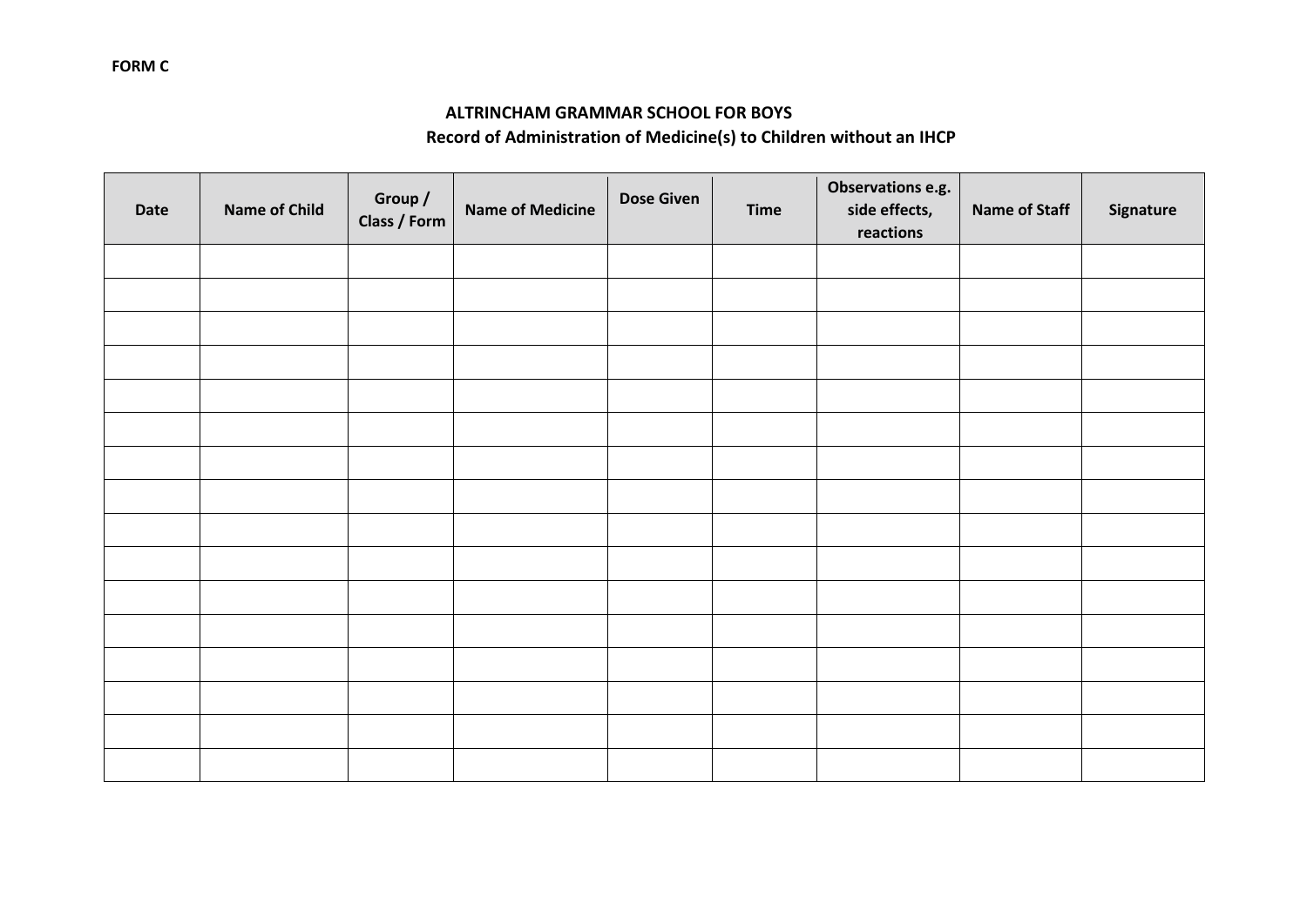**FORM D**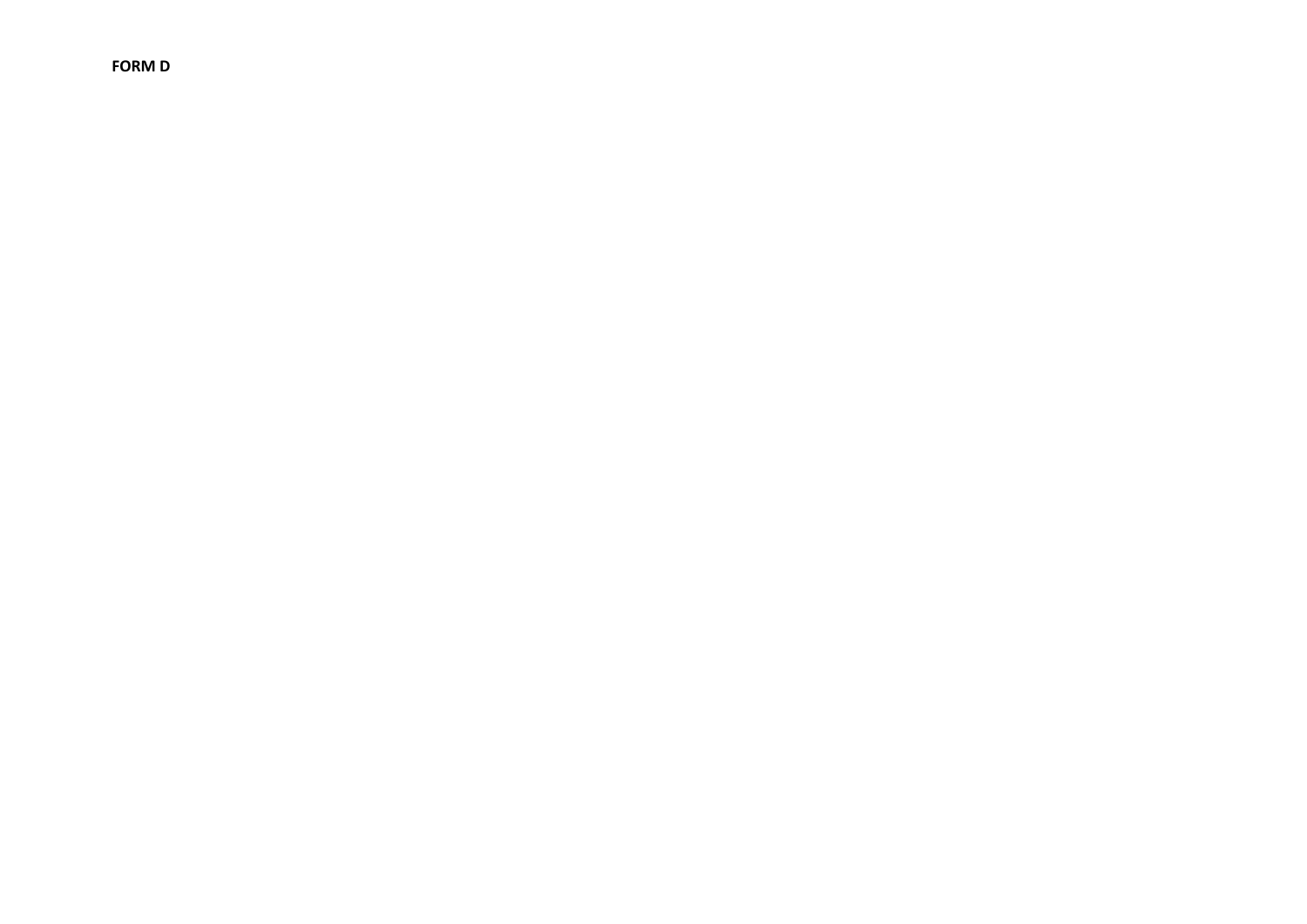# **ALTRINCHAM GRAMMAR SCHOOL FOR BOYS Record of Staff Training**

Name of Staff Member

Type of Training Received

Date Training Completed

I confirm that I have received the training detailed above.

Staff Signature \_\_\_\_\_\_\_\_\_\_\_\_\_\_\_\_\_\_\_\_\_\_\_\_\_\_\_\_\_\_\_\_\_\_\_\_\_\_\_\_\_\_\_\_\_\_\_\_\_

Date \_\_\_\_\_\_\_\_\_\_\_\_\_\_\_\_\_\_\_\_\_\_\_\_\_\_\_\_\_\_\_\_\_\_\_\_\_\_\_\_\_\_\_\_\_\_\_\_\_\_\_\_\_\_\_\_\_